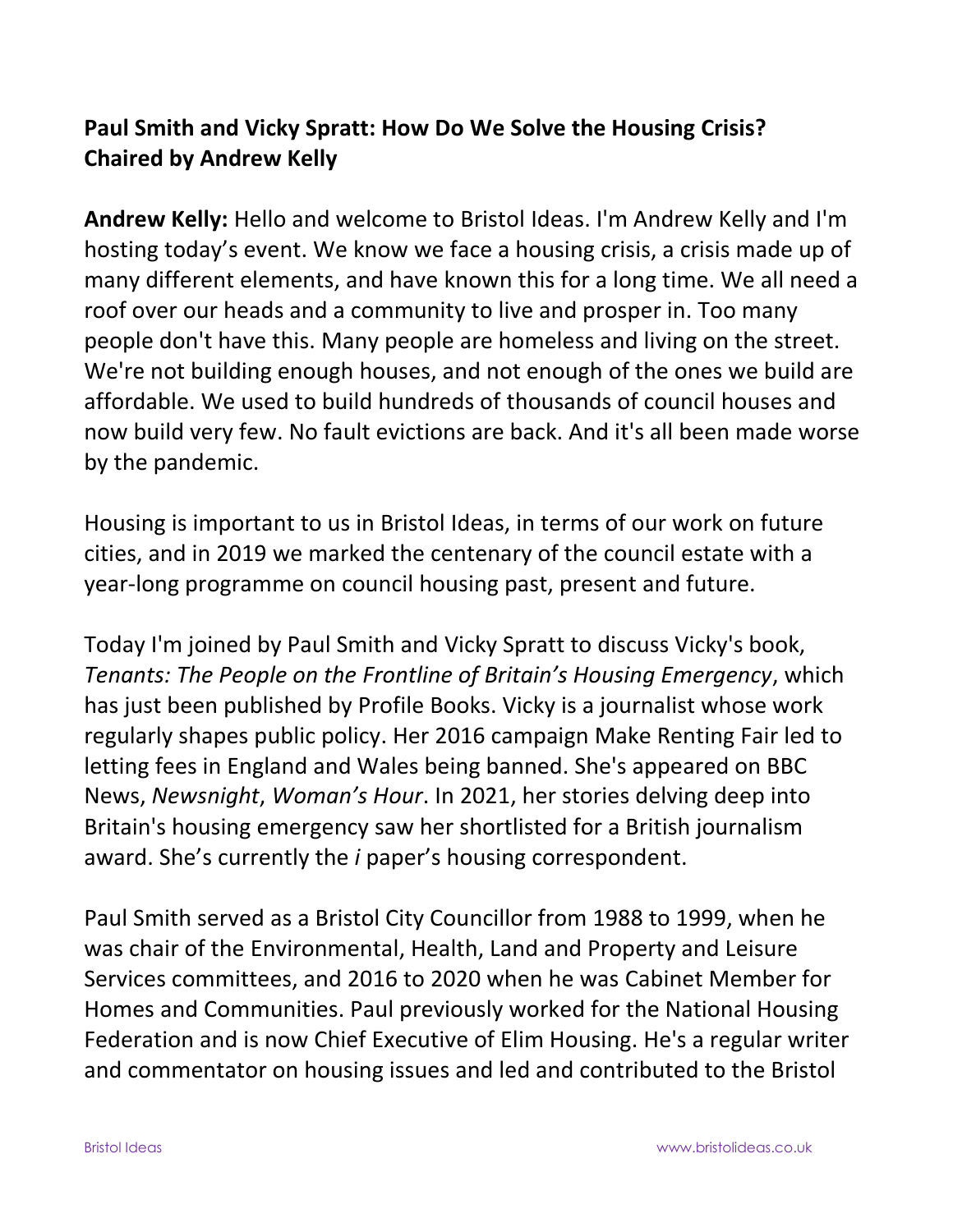Homes for Heroes 100 project which celebrated and looked at the future of the council estate in 2019.

**Andrew**: Vicky, when I discussed this book with your publishers, they said reading it would make you angry and it does. It's hard to be impartial about housing. I knew a lot about the crisis, but what you've done is make the issue personal with case studies of real lives, as well as telling your own experience of housing. You've also provided much debate and ideas for solving the problems we face. Could you start by telling us briefly one story from the book, the story of Limarra and her daughter in Peckham?

**Vicky Spratt:** Well, firstly, thank you for reading and I'm glad it made you angry because I think we should all be incredibly angry about this situation. I think Limarra is a really important person to start with. I met Limarra a few years ago – it would have been around 2016, 2017 – and, at that time, she was homeless, sleeping on her mom's sofa. And what had happened was that the home she'd lived in in Peckham, South London, she'd been evicted from that home by her landlord because basically, she thought, he wanted to put the rent up and rent out for more money. Now of course Peckham – and this is a phenomenon I'm sure people in Bristol will be no strangers to – Peckham has seen huge, huge gentrification and house price and rent rises in recent years, as it's become an increasingly desirable place to live. So for Limarra who grew up there – her family lived there in social housing, but of course she couldn't at that point get a social home because there just aren't enough and she was working, being penalised for working, effectively at this point in her life – she had been made homeless, and she had a young daughter. They were just left in the cold. And the local council kept saying they couldn't help until she'd been officially evicted. So for months, while she was waiting for her eviction to actually go to court, she was unable to get help. She was completely stuck. And then she was placed in temporary accommodation in Croydon, which is a really long way away from Peckham, difficult for her to get to work, far away from her family. She lasted a few days there, but of course leaving that temporary accommodation she risked making herself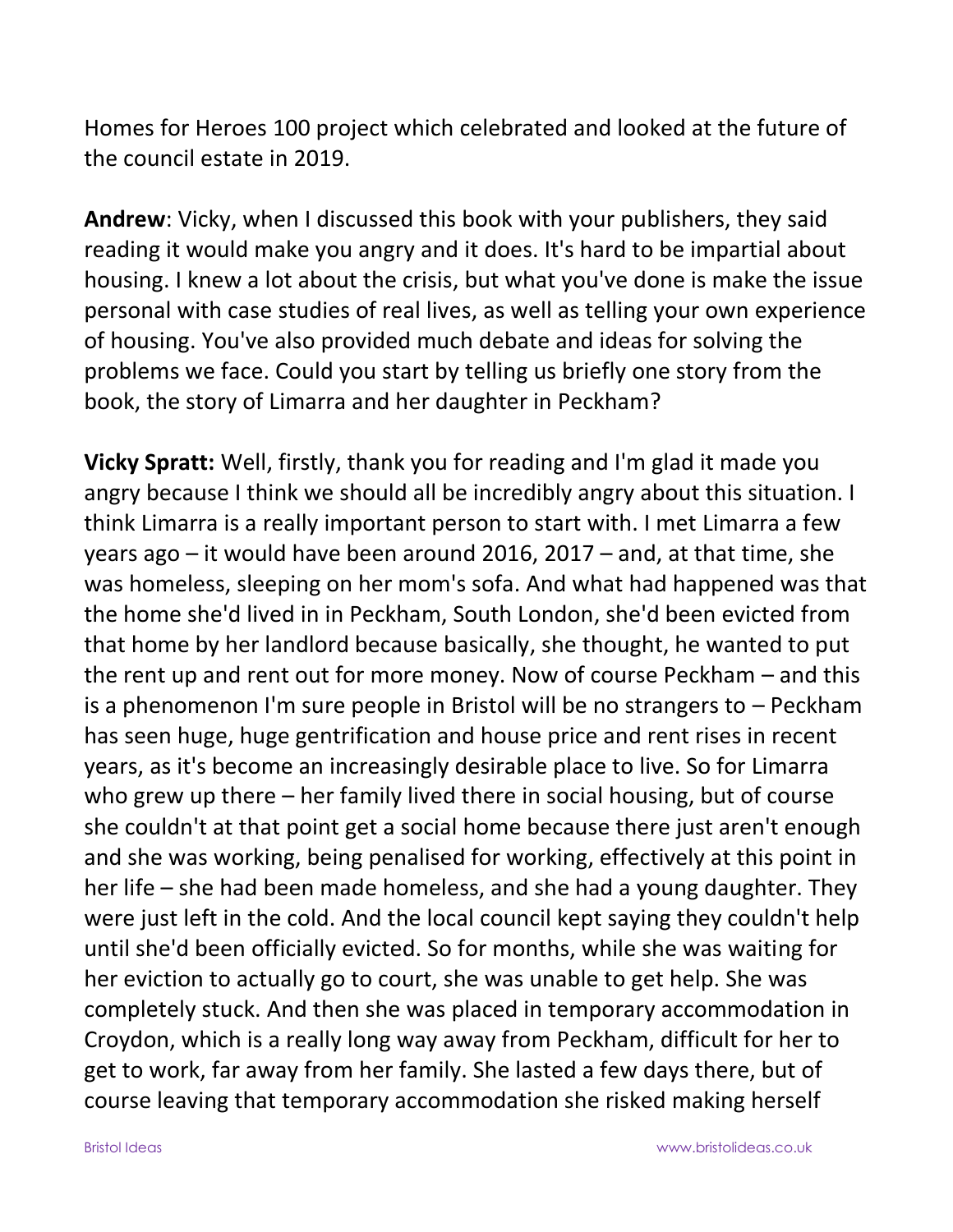known as what's called intentionally homeless, and forfeiting the accommodation she was given. But it was unworkable. She'd been moved out, away from work, away from her kid's school, away from her support network, away from her mum, her free childcare, and the whole situation was absurd. The impact on her mental health of going through this process and, as she put it to me, being completely dehumanised and treated like crap, had made her feel suicidal.

We spoke on and off for years. I met with her at her mum's house. To me, it was such a clear injustice and an example of someone who, well, and let's be clear, regardless of whether you're in work or not, if you need social housing, you should be able to get it. But Limarra is someone who was working really, really hard and had ambitions and wanted to get to a certain place in her career, and was being told that she was earning too much to get help. She was actually told by a housing officer to stop working, but she couldn't afford to rent anything privately in the area she'd grown up in.

And so I think we need social housing for everyone who needs it, regardless of their situation, regardless of whether they are in work or can work, but now we also have this sort of emerging category that I think Limarra falls into – people who work, maybe are on low-to-middle incomes, who would once have qualified for social housing but now don't and struggle to afford private rent. And she embodied all of that to me. She's done everything right. She had done everything right. She had done everything she was told to do. She worked hard at school, she took on student debt, she went to uni, and it still wasn't enough to stay in the area she grew up in and keep paying the rent there.

**Andrew:** And Limarra is one of many millions, isn't she? You give the staggering figure, if you include children, of 22 million people who don't have a safe, secure, stable home. Phenomenal figure.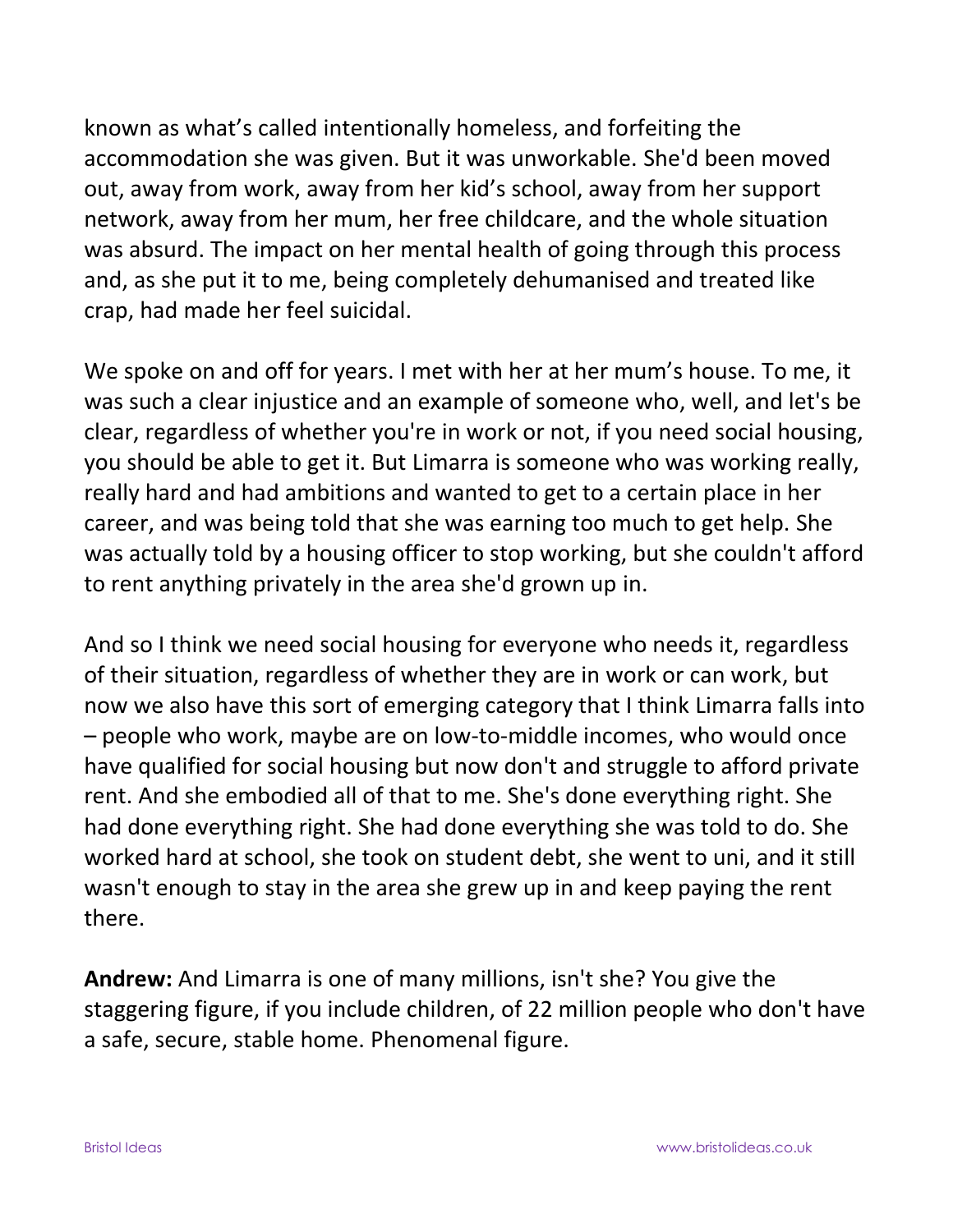**Vicky:** It's worth just pausing on that for a moment. It's shocking. That's individuals, so obviously the total number of households is lower. But I think what's happened in my lifetime – I'm 34, so I'm almost the same age… well, I'm exactly the same age as the 1988 Housing Act, I believe, which is an important point - because what's happened since that piece of legislation is the expansion of the private rented sector, which is unstable and unaffordable. And of course during that time, as you've already pointed out, social housing has diminished, and house prices have gone in one direction, which is up and up and currently reaching new record highs, and as a result, people rely on private renting. But it doesn't work because landlords want to make money. Even though at this point, private landlords are really important housing providers, right? We don't have anywhere else for people to go until we have enough social housing. But of course, they're individuals with their own needs, their own desires, they want to make as much money from property as they can, most of them. It's completely legal for them to do so. So it creates this precarity where they see an area is up and coming, like Peckham, and I believe certain parts of Bristol, though you guys will know more about that than me, and what do they do? They evict people and cash in and make hay while the sun shines.

**Andrew:** I want to come back to Bristol. Paul, we should say that you were interviewed for this book, and you appear in it and gave some help for it. What were your initial thoughts on reading the book?

**Paul Smith:** Well, I think it's a really important piece of work. Very often – and as a housing profession we do the same thing as well – we tell the story through numbers. And actually it's not about numbers, it's about people. Vicky probably could have written 20 books with the stories in. And these stories that appear in there are replicated over and over and over again. At one point I thought I was reading *The Road to Wigan Pier*. We just have moved on so little. In fact, it feels like we're moving back to a sort of Victorian era; I think Vicky in her book says [what she found] would not be unfamiliar to Dickens in terms of the conditions people live in.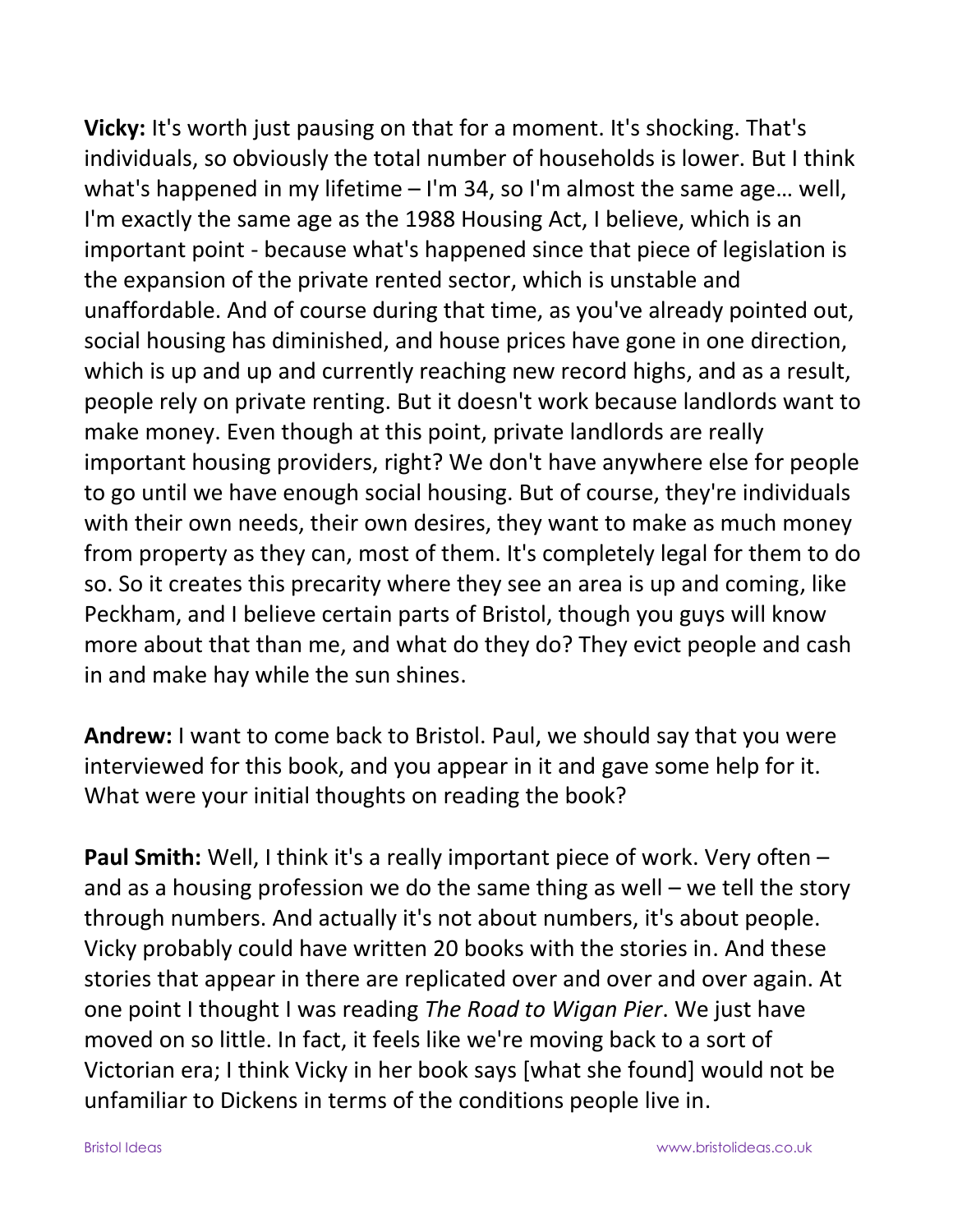But it's not just about the conditions, it's about the fear, the fear people have of losing their home, of losing their security, losing their contact with communities. You read that over and over again as you go through each chapter of the book. And, obviously, as a councillor, I picked up things like that through my casework, you do see it, and you try and do what you can, but actually it's an embedded system problem, which to my mind is the root of what we call the housing crisis.

And we have to remember that for a lot of people the housing market is not a crisis. The housing market is an amazing source of finance for them. It dates back to the 1980s and two pieces of legislation –the 1980 Housing Act, which brought in the Right to Buy, and the 1988 Housing Act, which brought in a whole load of things - actually, it's an amazingly terrible piece of legislation. Vicky says it's when she was born; it's when I got my first job in housing. It ended rent control within the sector, it took away guaranteed 100 per cent grants for housing associations for building new properties, which pushed up housing association rents as well as the private sector rents.

It feels like we've been on a sort of slow burn now for over 30 years which has led to what we now call the housing crisis. And if you don't get angry reading Vicky's book, then really I don't know what's wrong with you.

**Andrew:** And, Paul, you led our 2019 Homes for Heroes project looking at the council estate. It's often hard to believe that we used to build hundreds of thousands of council houses in this country.

**Paul:** Yes, and we need we need to do that again if we're going to get anywhere near to solving these problems. To my mind, there are two things that are critically important to actually getting us back to a [better] position. One is a mass building of social housing. Much more significant than we are now. And the other is the reintroduction of rent controls. Those two things together would make a phenomenal difference. The thing about building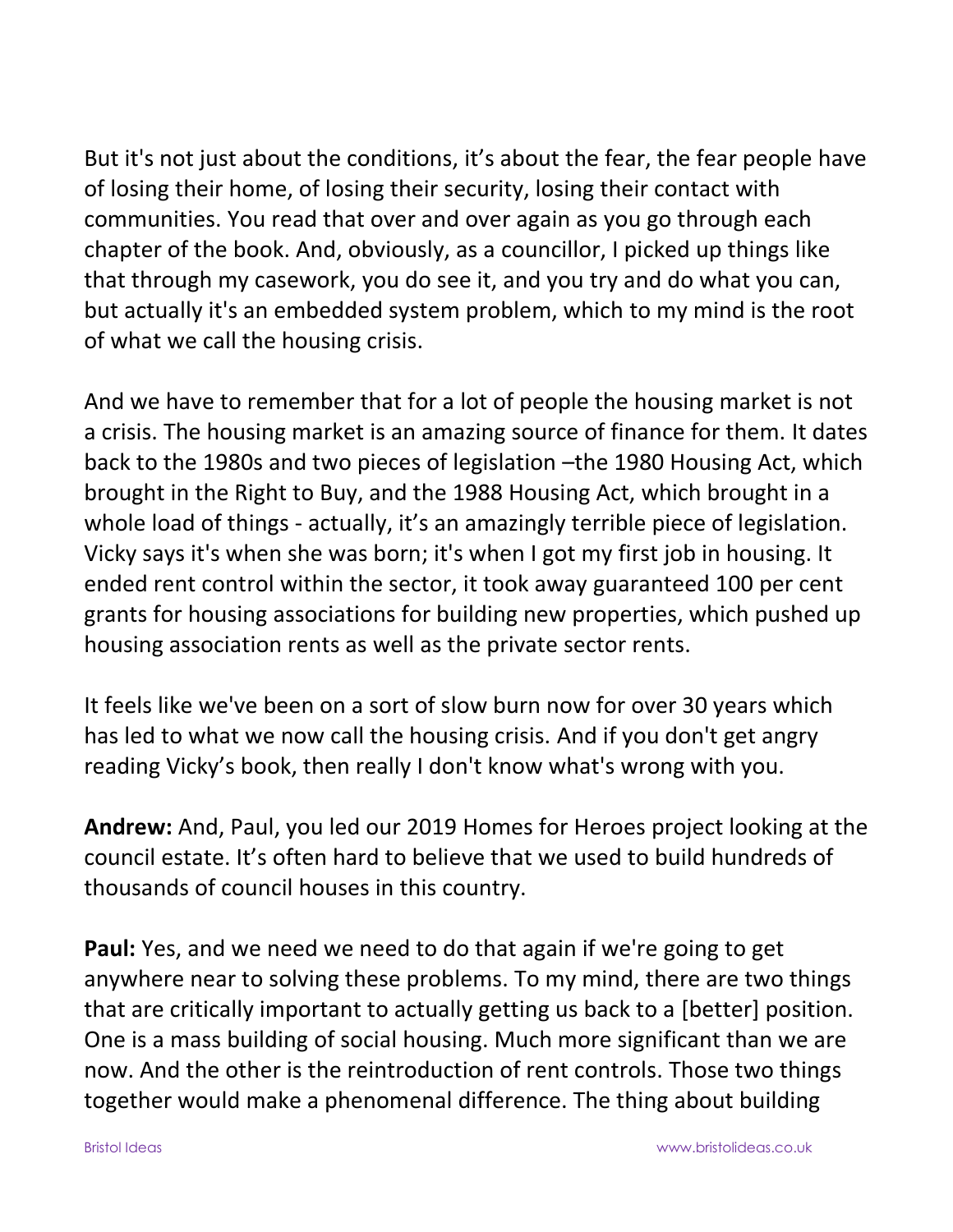council housing is you can't do it overnight. The thing about rent controls, is actually you'd see quite a lot of private landlords exit the market and allow councils to buy back a lot of their housing. Forty per cent of homes sold through the Right to Buy – actually described by academics as a conservative estimate – are now private rented homes.

**Andrew:** Vicky, you talk about how the Right to Buy has turned into the right to buy to let.

**Vicky:** Absolutely. And I mean, it was one of the greatest acts of privatisation this country has ever seen. And I think of economic self-harm, right? Now, so many landlords own properties that were once owned by local authorities and they rent them out on the private market, and ordinary people are contributing to this through taxes, because a lot of those tenants are paying for their rent in housing benefit.

There's something I want to be really clear about here, because I think on the right, that fact has been used to justify benefits cuts – 'Oh, if we cut benefits, as George Osborne did, then the housing benefit bill will go down.' That's not what happened when they cut housing benefit. What happened is that it's just harder for people who rely on state support to pay private rents. And so that's where we are. And for anyone watching this who doesn't know the mechanism through which housing benefit is calculated today, and you'd be forgiven for not knowing, it's through the local housing allowance [LHA]. Housing benefit is now available through Universal Credit. What they did during the coalition era was cut LHA, so it went down to covering far less of market rents than it had previously. During the pandemic, it was brought back up so that, in theory, housing benefit will cover the lowest third of market rent in an area. That was good. I think experts would have liked to see it be the lowest half. That has now been frozen at what is effectively a 2019 rent level. Since then, rents, like house prices, have continued to reach historic highs around the country, not just in London, because of course lots of people have left London and other cities and gone to other areas.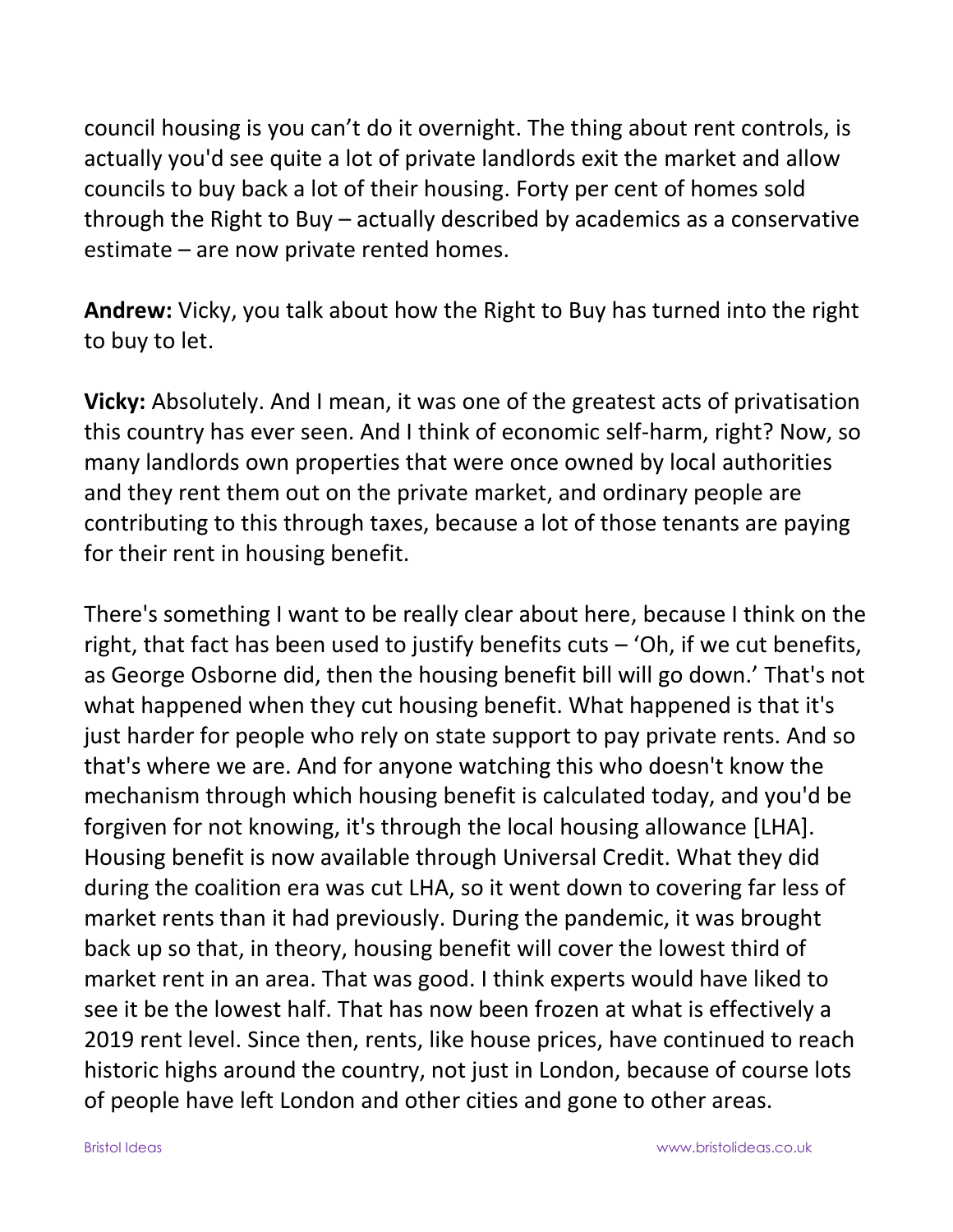So now we've got a situation where those most in need are struggling because housing benefit doesn't cover rent. So the whole thing is all linked, as Paul rightly points out; the obvious solutions are building social housing and also rent control. Cutting the benefits available to people who can't get a social home and can't buy a house and might never buy a house is not the answer.

I think it's worth pausing on the fact that we had a government that thought that could possibly be the answer. I think this is a huge part of what I've tried to get across in *Tenants*. I think of what I see in my reporting week-in weekout, and I think one of the big issues we've got, is that the people in charge of housing policy have no idea what it's like to struggle or grow up in a social home, in a council home or a privately rented home, to have parents who worry about paying their rent. I'll never forget interviewing George Osborne's SpAd [special adviser]. This was for a publication called Tortoise Media, if anyone wants to look it up, about another policy, similarly named 'Help to Buy', and obviously very controversial – I actually used it myself to buy a house, full disclosure – but it gives people a government equity loan and then they can buy a house with a 5 per cent deposit. Now for lots of people, that's one of the only ways to buy a home now, although it's going to end next year.

So I was speaking to the special adviser who'd helped Osborne with this – I believe he now works at an investment fund – and he said to me, when I said I've used the scheme – I took out a government loan to the tune of £150k, let's say, my mortgage is around £200k – and he was like, 'Oh, well, have you paid the government loan off yet?' I was like, would I have taken a £150,000 government loan if I could pay a £150,000 loan? And this is the thing. I think when you're very, very wealthy, taking out huge loans to start businesses or whatever, it's quite commonplace. When they were designing that policy, I genuinely think they thought that some of the people using it would be able to pay off those loans. And that speaks to me to the problem with the way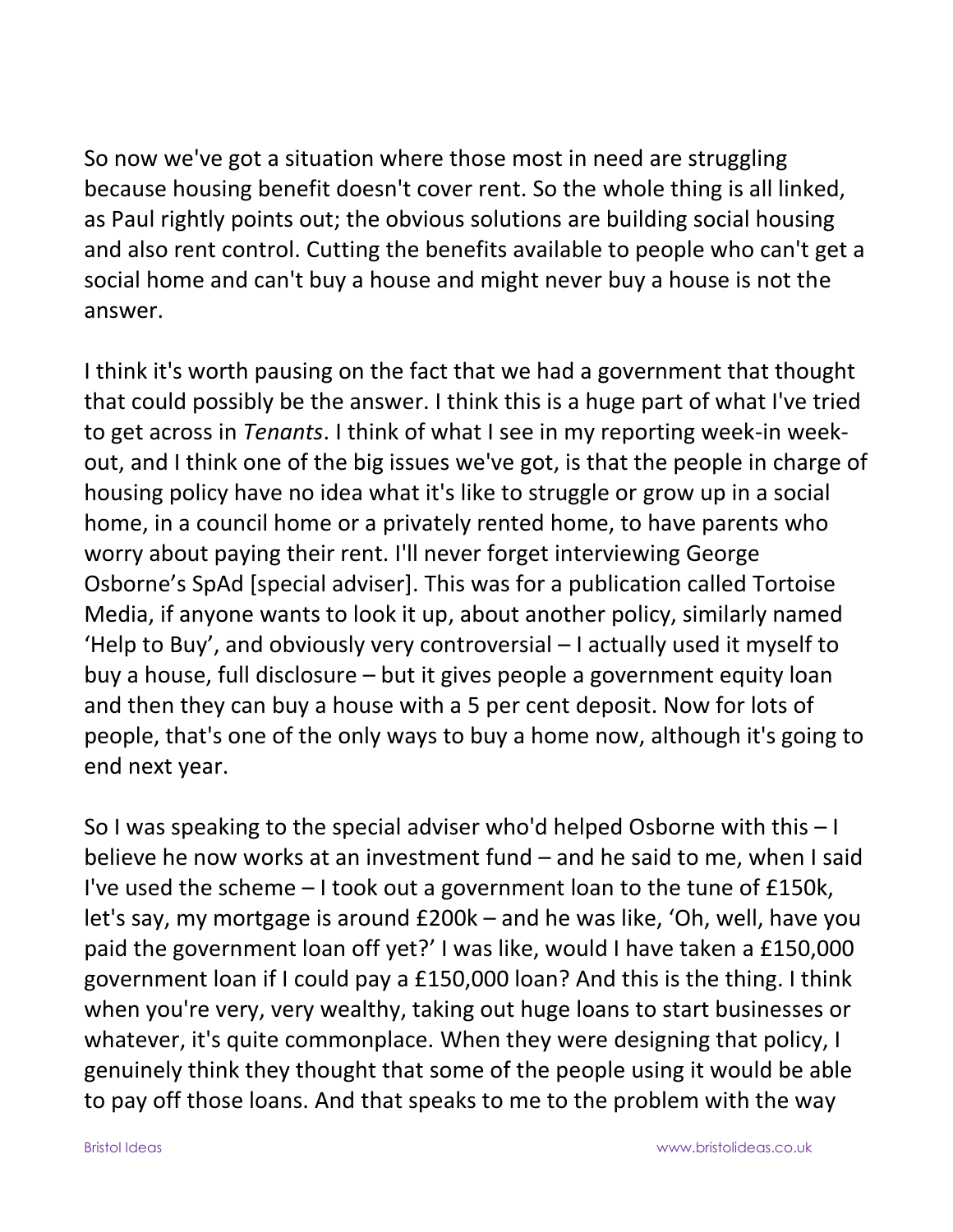that housing is approached, because if you don't know what it's like to have very little, to have nothing, to be worried about your rent going up, how can you legislate?

**Paul:** I think an interesting point, Vicky, is also that there isn't more work like yours, because also a lot of your colleagues in journalism have absolutely no idea what it's like. There was a report recently which showed that to get into the media, you almost have to have come from a wealthy background. A huge proportion of people in the BBC and in the print media come from public schools.

We're shocked reading Vicky's book, but part of the reason why we're shocked is because those stories aren't told enough because it doesn't resonate with the sort of middle-class culture of the media. And so when people talk about the housing crisis, they're also talking about how much their house has gone up in value, or they're talking about, 'Oh, my grandchildren are finding it difficult.' I remember I went to an event organised by one of the big housing finance agencies about the housing market, how the housing market is doing. And it was really weird. The dissonance was unbelievable. Before the meeting formally started, we'd all got a bacon butty and an orange juice, and people were talking about how difficult it was for their kids to find somewhere to buy. And then when we went into the formal session, they were all talking about how wonderful it was that house prices were going up, as if the two things were completely unrelated.

Also reflecting on a couple of things that Vicky's just said – firstly, we've now got a benefit system where the whole purpose of it seems to be to punish people rather than support people, and is one of the things that is fueling homelessness and precarity in housing. And we have a government, which for various periods of time, has seen that the way to deal with the housing crisis is to use demand-side mechanisms, which pump more money into the housing sector, and help some people – like Vicky, my daughter has used that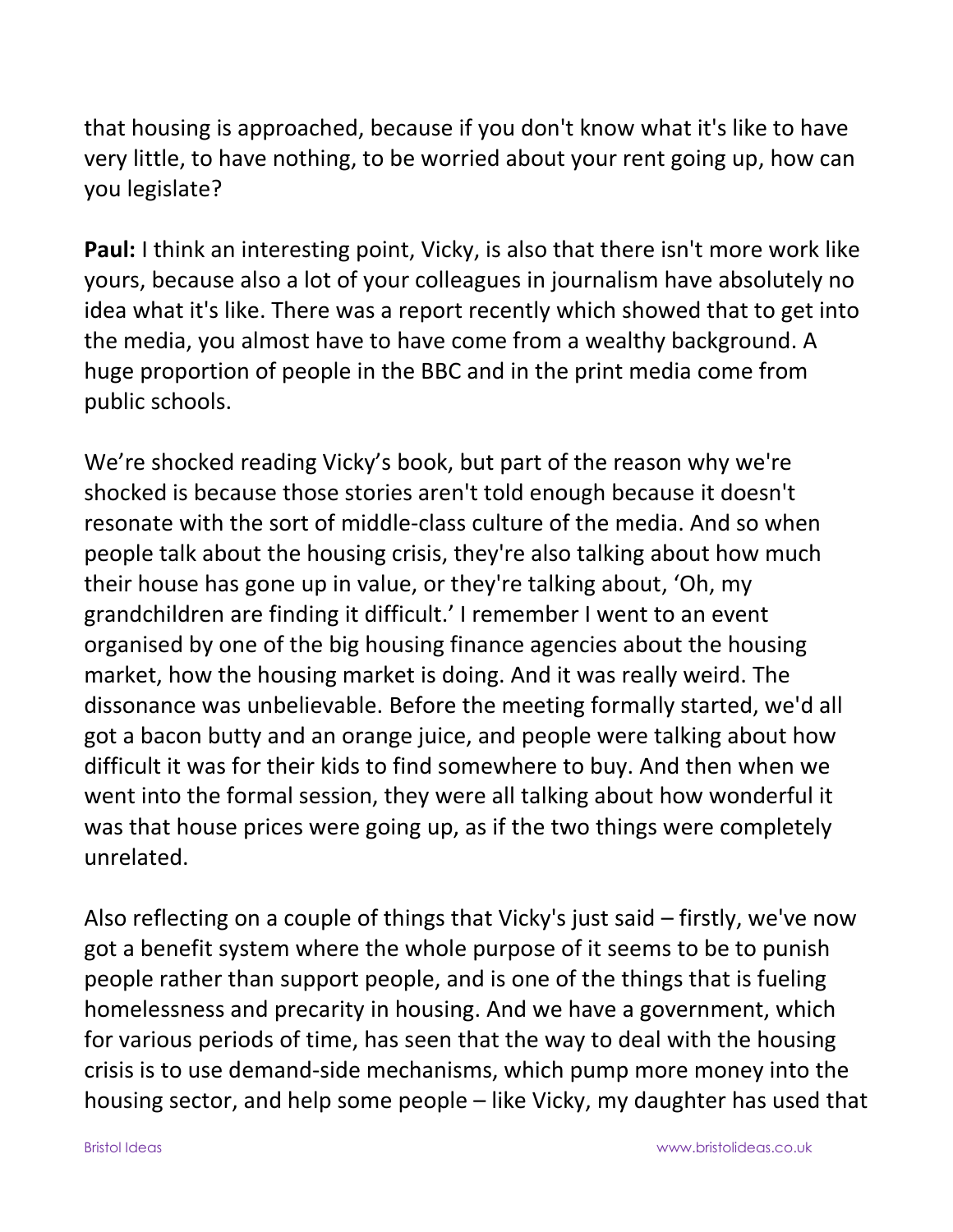scheme to get housing – but the overall effect is to pump up house prices and values further. Now for those of us who own, we'd say, 'Oh, look, my house is worth more than it was before.'

I was reading this at the weekend [holds up *Sunday Times* magazine]. It's one of my favourite annual reads. It's the *Sunday Times* Rich List. There's a graph on page eight which says that the total wealth held by billionaires in this country is now over £650billion. Over £650billion. And that's partly fueled by things like Help to Buy, because the billionaires don't own one house that they're struggling to pay a mortgage or rent on  $-$  a lot of them own many, many properties. And the concentration of wealth in the country is increasing all the time.

And so Help to Buy is helping the growth of the super-rich within this country. It's not really helping the housing market. In fact, what it does is, progressively, these sorts of policies move more and more people further away from ever having the chance to own a home. Imagine if those sorts of figures – you're talking about tens of billions of pounds into Help to Buy – had instead gone into building social housing. We would be in a much different position now than we are, and a much different position to the one reported in Vicky's book.

**Andrew:** I want to come to another issue before we move on to another case study, which is, Vicky, in the book, you talk a lot about the importance of place and being established. And of course, if you rent a house, it's incredibly precarious. You can often only get an Assured Shorthold Tenancy, which is months rather than years, unlike people had in social housing before. You talk about this term 'root shock', which you got from Mindy Fullilove, and I was very much taken with that.

**Vicky:** I'm really pleased that this is something that that you picked up on, because I think something that I don't get to do as a journalist often, and there is good reason for this, is to really talk about the bigger ideas, right?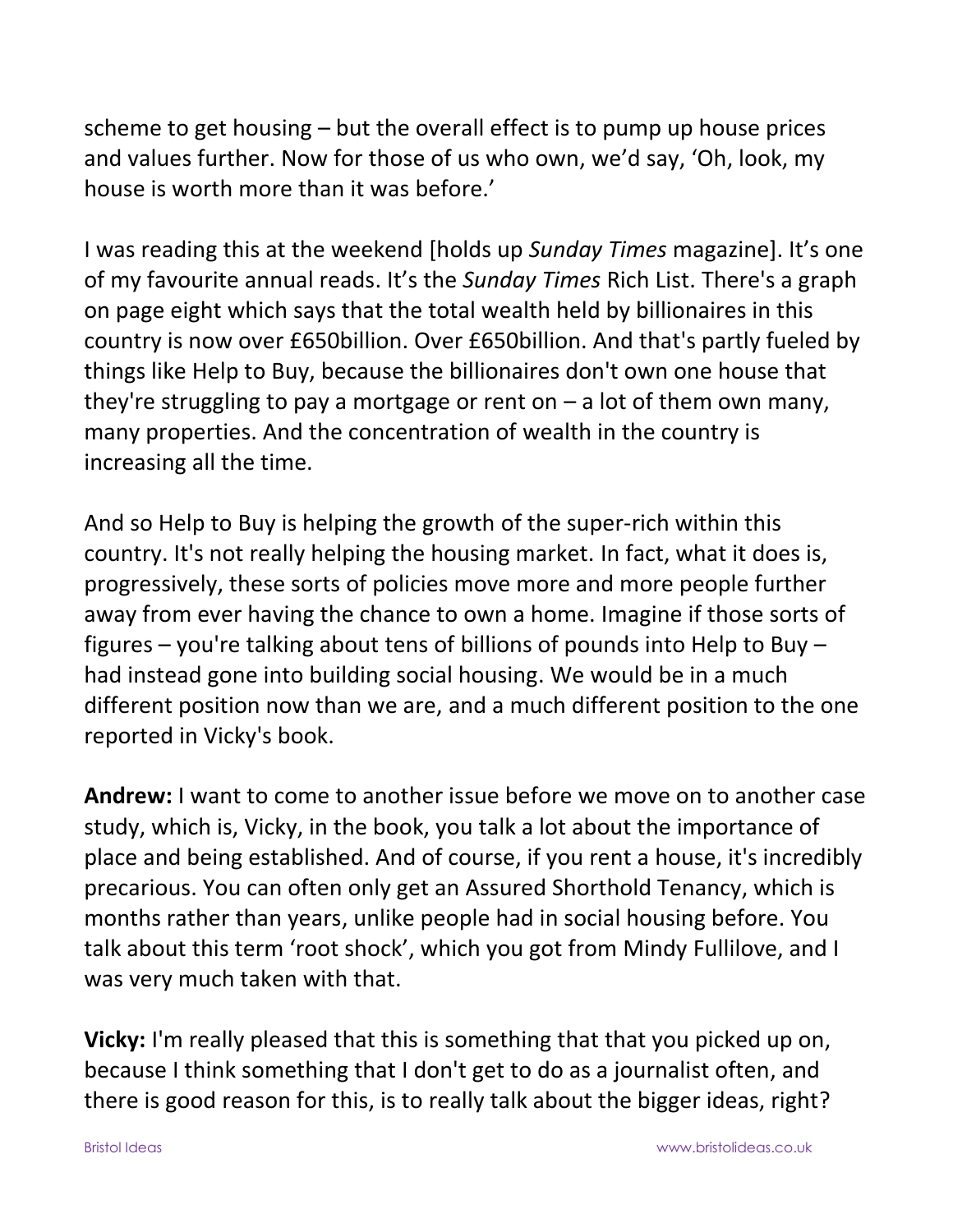When we're on deadline to get a paper over the line, and there's limited space and we're trying to explain what government policy is to our readers in a concise way, you don't always have the space to dig into the bigger points. It struck me that there is something really obvious missing from the national conversation about housing, which is what are we doing to people by allowing this economic injustice to continue? We know that evictions have a dire psychological impact. Let's remember Limarra – she ended up feeling suicidal because of what was happening to her, because her life was suddenly not in her control. Everything that she knew that was solid was pulled out from under her and she was thrown into the system, she couldn't navigate it, because it's really difficult to navigate, and everything she thought she was doing right no longer mattered. So I really wanted to speak to this, the psychological impact that I see and hear day-in day-out because I'm speaking to people who are experiencing housing stress.

And I came across Mindy's concept of root shock. She's written a brilliant book about it. She took the metaphor of root shock, which keen gardeners will know is when you move a plant, if you don't move it properly, and you don't put it in the right conditions, it will die and it will go into shock and your plant will not thrive in its new pot or flowerbed. So she took that metaphor to talk about the psychological impact of displacement that she had studied mostly in America. She'd looked at this after Hurricane Katrina, for instance, but she'd also looked at it when gentrification had occurred, and people were evicted in their neighbourhoods or displaced by proxy. She'd found that people would become distressed, anxious, depressed, suicidal, they would suffer from PTSD.

She's not the only person that's looked at this. There's a brilliant writer in the US also, Matthew Desmond, whose book *Evicted* I suppose has a synergy with *Tenants*. He's similarly – he's a sociologist – looked at how mothers in particular who are evicted suffer psychologically and become depressed. And I thought that Mindy's metaphor really gave a way of conceptualising what I think is missing from this conversation.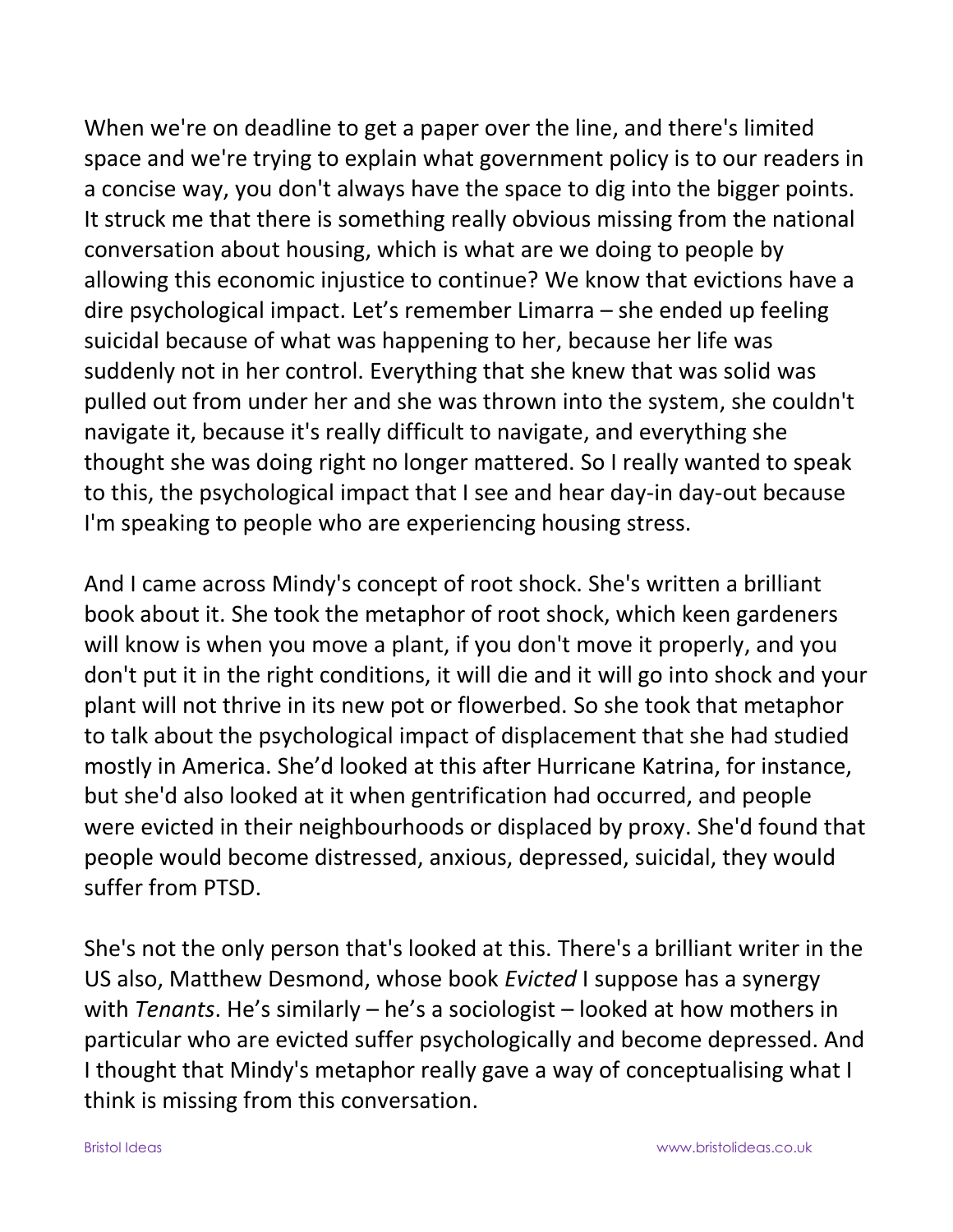As Paul notes, the story is often told through numbers, and we can keep talking about this, but at some point when you're saying, like, 22 million people, it becomes quite abstract. I can't picture those people in my mind – I don't know if you guys can – but I can, through Mindy's metaphor, understand what happens to a person, like a plant. Like, you wouldn't just rip a plant up and chuck it away. You wouldn't do that. You wouldn't do it to an animal. When animals are mistreated, we are all up in arms. Nothing gets people so cross as the mistreatment of animals in this country, and yet people all over Britain are being torn from their environments, from their homes, and discarded without proper support. And they are left with serious mental health issues, and their children are left with mental health issues.

A really important part of Limarra's story, that will be hard to read for a lot of people, is that her daughter started wetting the bed when they were in temporary accommodation. They were in a hostel where there were shared bathrooms, and she was so scared of going to the toilet that she would wet the bed. And of course, there are people who absolutely need temporary accommodation living in hostels, people with addiction issues, for instance, or who had previously been rough sleepers. And they absolutely need state support – I'm not saying that they don't for a moment – but it's not appropriate for a young girl and her young mother to be living alongside those people who have, though equally valid, very different needs. And Limarra's daughter will always have had that experience now. That can never be erased. That's root shock. And if we're not OK with other injustices, I struggle to understand why we're OK with this.

**Andrew:** And we all end up paying for this as well, because as you point out, the burden on the National Health Service of poor housing is substantial, a billion plus pounds a year.

**Vicky:** Yeah. I mean, what I would say about that – and I'm interested to know what Paul thinks – I don't think that the economic argument is the one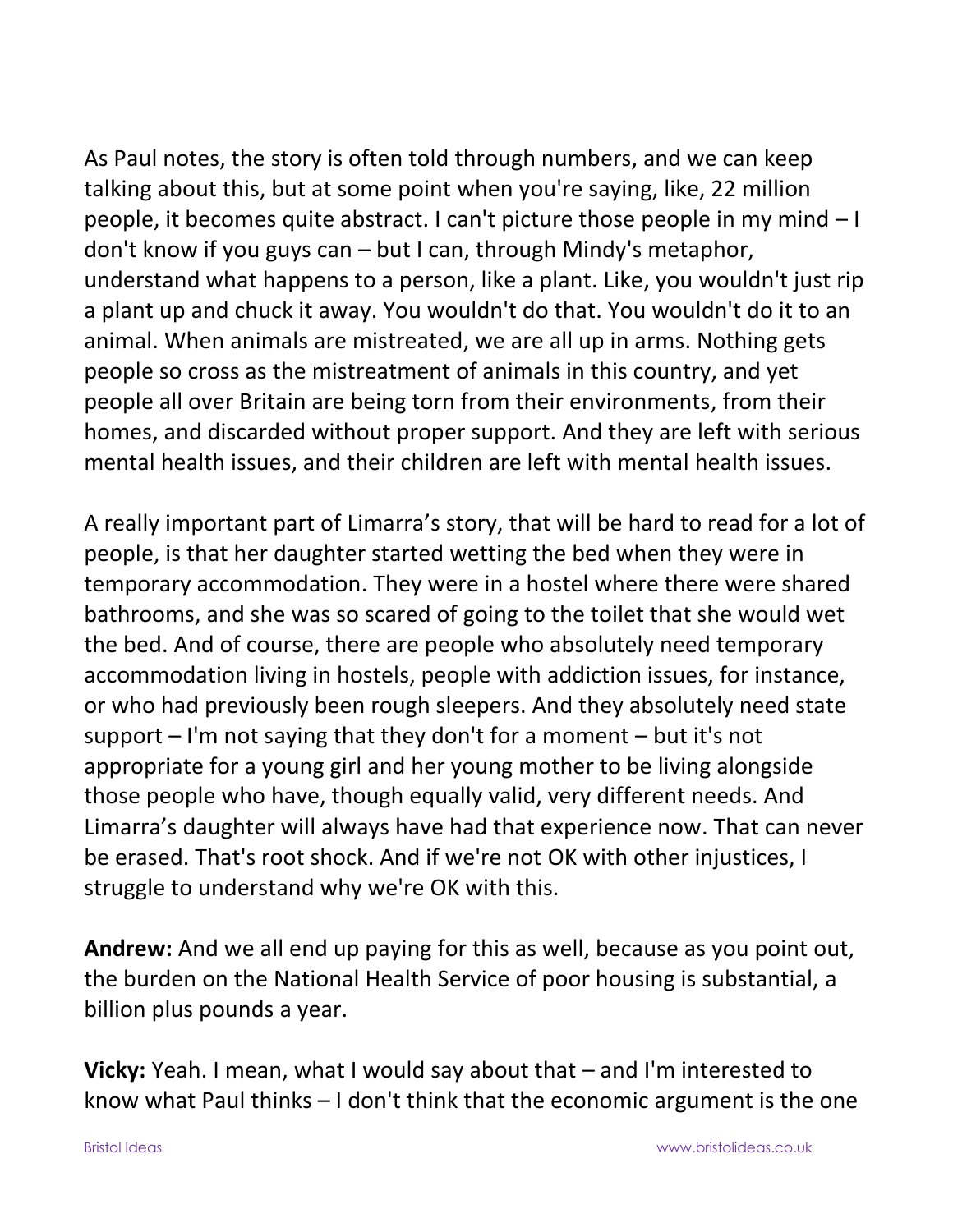that we should need to make to fix this, right? Yes, it's costing the state billions, because people are sick, because their homes are mouldy and damp, or they're anxious and depressed, and they end up in the NHS, and it's not economically efficient. It also means they are displaced, and they're not working because they're unwell. Absolutely all of that is true and bad housing makes people sick physically and mentally. I make that argument in the book, because, for whatever reason, and it really baffles me, the human and moral argument just hasn't won out. So I hope that those stats make the kind of people who think in terms of economic efficiency sit up and pay attention to this issue. But to my mind, having reported on this now for the best part of a decade, what we're doing to human beings should be enough. But I wanted the subtitle of this book to be 'the story of Britain's housing shame'. My publisher didn't agree with me. I still think it should have been the story of Britain's housing shame, because I think this is a national scandal and I think that as a nation, we should be ashamed of it.

**Paul:** I was just going say one of the things that for me is quite interesting is that a few years ago, Ken Loach brought out his film *I, Daniel Blake*. And one of the stories in there is about Katie I think it is, who is homeless in London and then sent to Newcastle, where she's got absolutely no family connections, no social support or anything else. People didn't believe it. They just thought it was Ken Loach going off on one. But as you can read in Vicky's book, that absolutely is happening, particularly for people in London, being shifted all over the country. And if it's not bad enough to lose your home and to be homeless, then to be effectively deported from where you live and ripped away from everything you hold dear, it's just piling in agony upon agony. It should be much more of a national scandal. Every now and then you will have a new story saying, you know, the London borough of X is sending people to Stoke-on-Trent, isn't this terrible? And then it gets five minutes' attention and then we move on to, I don't know, what's the latest dress that Kate Middleton is wearing or whatever it is that people obsess about.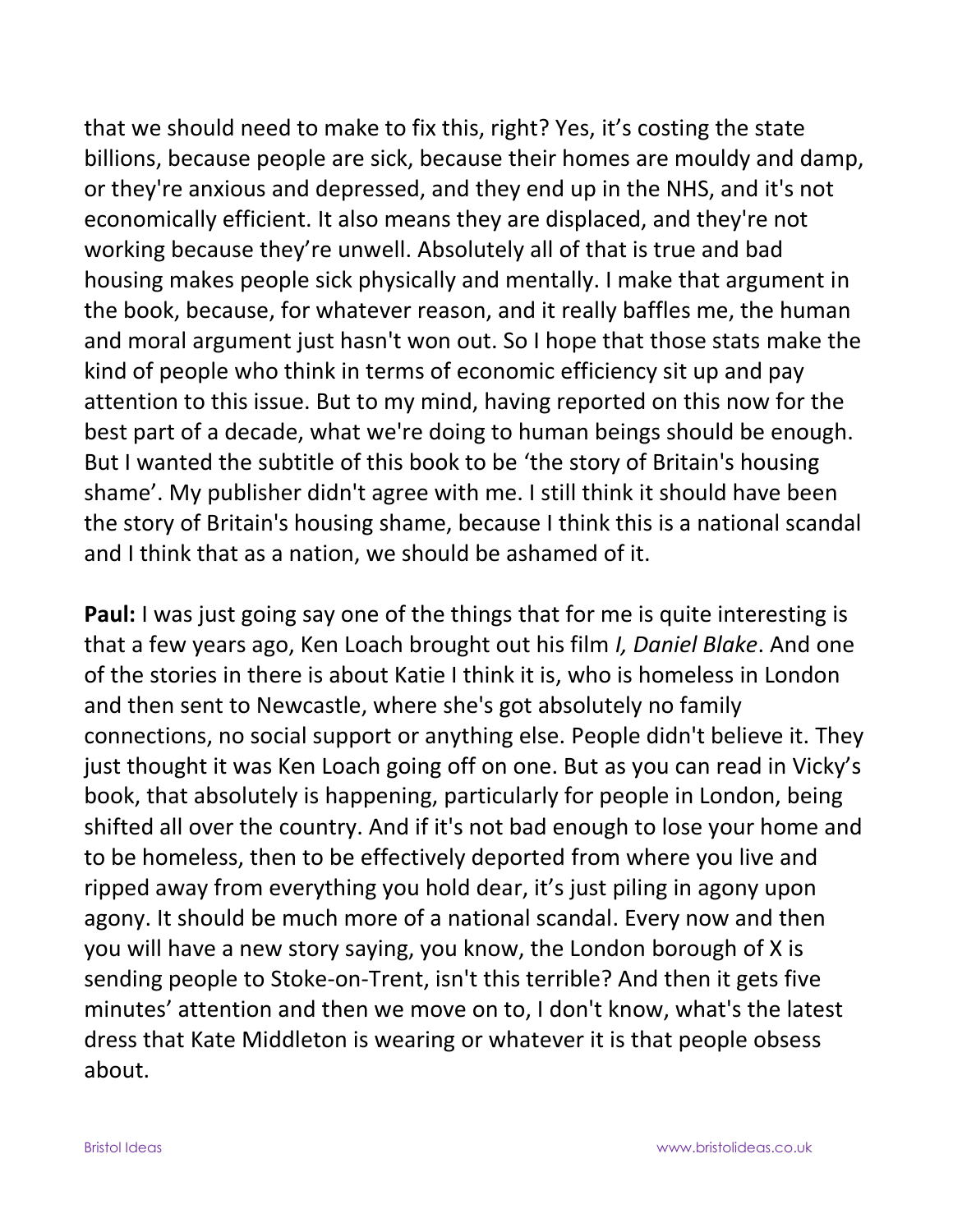I think the root shock idea certainly gelled with me, very much so, in terms of reading that analogy. The other thing is that quite a lot of plants die during that process. I'm not saying lots of people are dying, but lots of people's mental and physical health are massively undermined. It's just creating this huge trauma.

I wanted to quickly pick up, if I may – because I'm the numbers person here, I guess – this idea of the local housing allowance. Now, councils are told, 'you've got a responsibility to everyone who's homeless'. And you can again see in Vicky's book the way that some councils deal with that and the stress. One of the things that the council is supposed to do is try and find people placements in the private rented sector. Now I know in Bristol one year, we actually went back and looked at the stats, and I can't remember if it was 2018 or 2019, but in one year, we managed to find – of the over 1,000 families who came to the council, we were actually able to source six rented properties in the private sector that were at or below the local housing allowance. So the solution is a fantasy. It's an absolute fantasy to say to councils, 'your solution is to do X, is to give people X.' They might as well say to the council, 'the solution to homelessness is to give homeless people a unicorn.'

**Andrew:** Let's continue talking about Bristol. Vicky, you start each section of the book with a little summary of the housing market and the rental market in a place. And Bristol is one of those sections. Can you just give us a couple of those figures for us that you talked about there?

**Vicky:** Well, I don't have the latest stats to hand. But I know that rents – I mean, Paul will know – since the pandemic, rents in Bristol have skyrocketed, and so have house prices, and that's a trend that we've seen nationally. According to the latest House Price Index – and obviously this is a national average – but house prices have hit a record high for the tenth consecutive month. Bristol, of course, has been really, really impacted by this, because it is a place where a lot of people move when they can't afford London. I know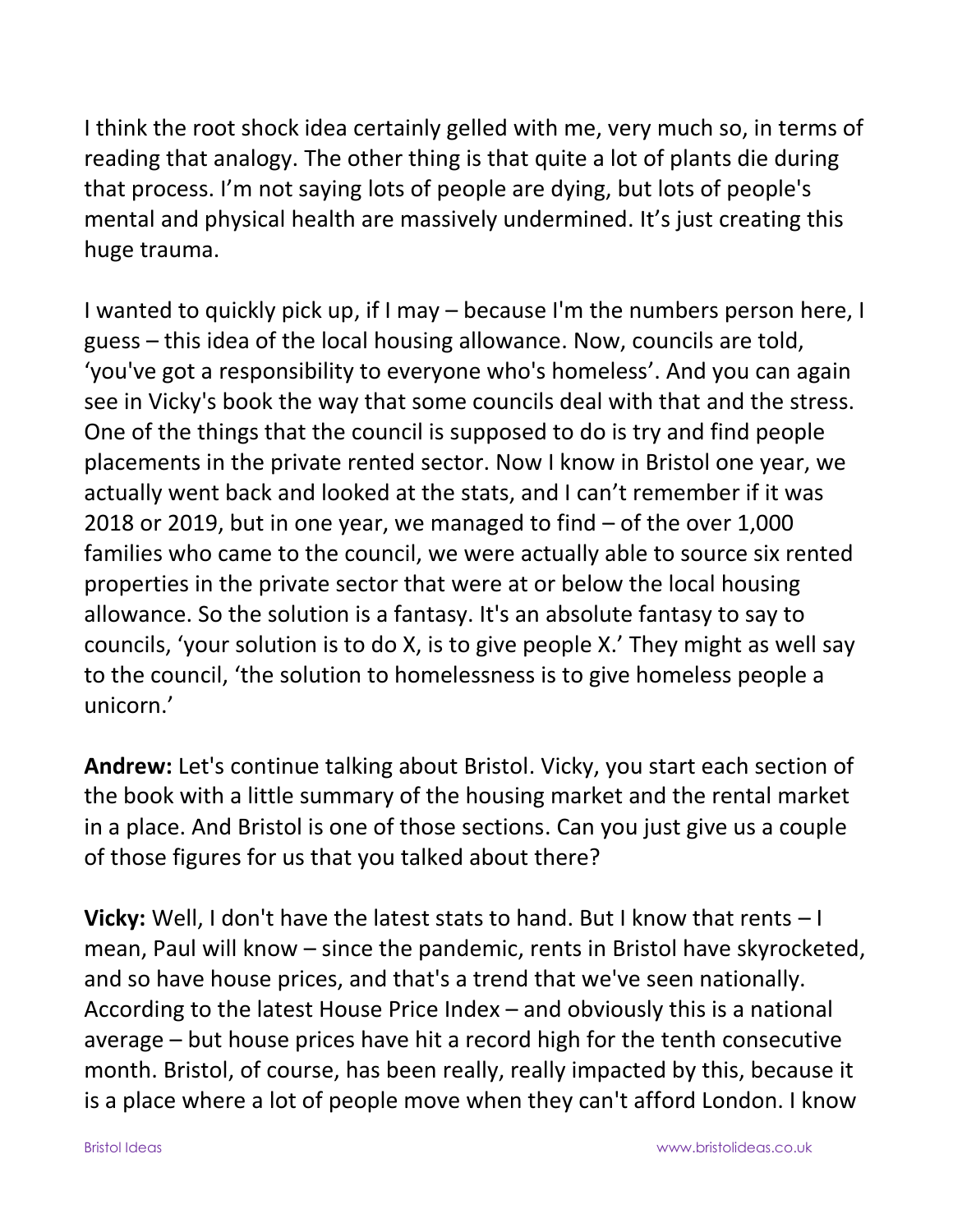someone who's just made that move. And of course, it's not their fault, because they've got to move somewhere. This isn't the responsibility of individuals who are searching for something more affordable than the southeast or even indeed cities in the north, which are increasingly unaffordable too. But, of course, that then has a knock-on effect.

So in Bristol, house prices are getting more expensive, rent's getting more expensive. That's a trend that's been going on and on now for years, and what that does is price local people out. So another story that's come out of that is quite a lot of people from Bristol wanting to move to be closer to the sea. So where do they go? Oh, Western-super-Mare is by the sea. Not that expensive, because it's been allowed to fall into disrepair. Now rents in Weston-super-Mare and house prices in Weston-super-Mare are going up.

So I think this story of migration and house price inflation has to be considered nationally. And I think the story of Bristol is so important, because it has become somewhere that people go because it's more affordable than the South East, but of course that has an impact on the local community.

When Paul and I met and had a coffee in Bristol many years ago now, we also met with Henry Palmer, a local person and author of the book *Voices of Bristol: Gentrification and Us*. I was so inspired by Henry because he grew up in Bristol. He's from Bristol, his family are from Bristol. He is Bristolian – it runs through his blood fiercely. And what he has seen happen – he's in his early 20s – what he has seen happen to his hometown has caused, I think, what we might call a form of root shock, where he has effectively been priced out of the market. And I think his story is a kind of a shorthand for what I imagine a lot of people in Bristol feel. How we mitigate that is complex but not impossible.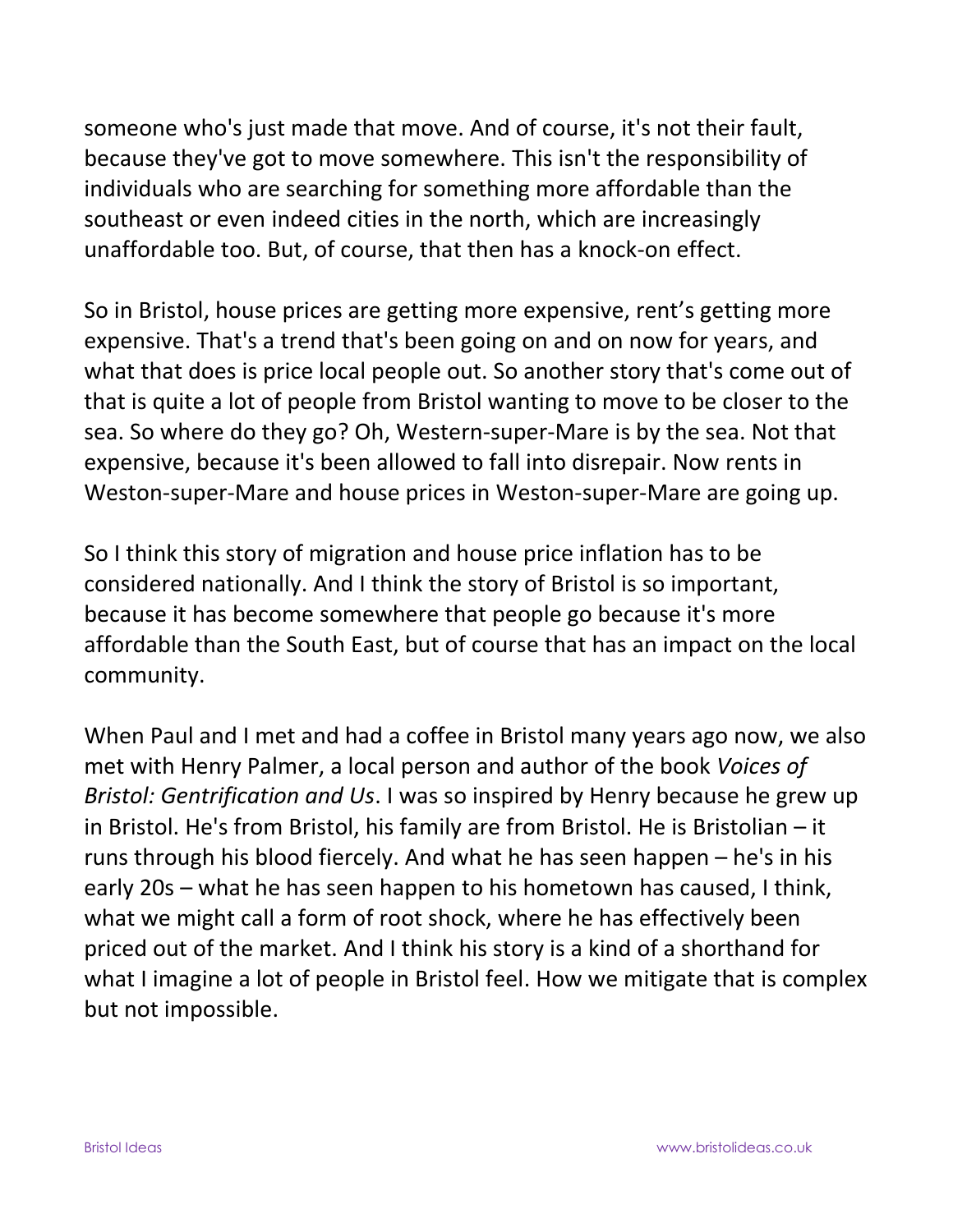**Andrew:** Paul, you tried to mitigate some of these problems when you were Cabinet Member for Homes and Communities. What did you try and do? And what stopped you doing what you wanted to achieve?

**Paul:** I did talk to a lot of academics and said, 'What can you do to counter gentrification?'. And we've seen it happening across the whole of the world, or the Western world, that particularly city centres in older cities have become. Actually in the '70s, they were very unpopular and everybody wanted to move out of them into the suburbs, then people have moved back in and displaced whole communities. When I've talked to the academics, they said there's only one thing, there's only one thing that you can use to counter gentrification. You can't use market mechanisms because gentrification is a market mechanism. The only way you can counter it is by building more social housing, which is social housing in perpetuity, so not with a Right to Buy, in those areas which are gentrifying, because only that will secure the ability of people on lower incomes, medium incomes even, to continue to live in those areas.

Now, when I came in, and this is described in Vicky's book, the council was progressively selling off city-centre properties to get money to fund other housing. And what you were seeing is, of course, that any new social housing that was being built was tending to be built on the outskirts, this idea that poor people live further and further away from city centres. And so we stopped the sales of those houses, and we also talked to housing associations because they were also selling their properties as well, because the financial pressures on them was to dispose of those older, more difficult to repair – and now to decarbonise – so that by selling one property, they can build three somewhere else. In Bristol, we tried to reverse that trend by getting more social housing built in the centre, with very aggressive use of the planning rules, not selling land that the council owned but using it for the council to build itself, by setting up a local housing company which could also develop sites in the centre of the city. But it's not enough, the finances of councils, the weakness of the planning system, all mitigate against the extent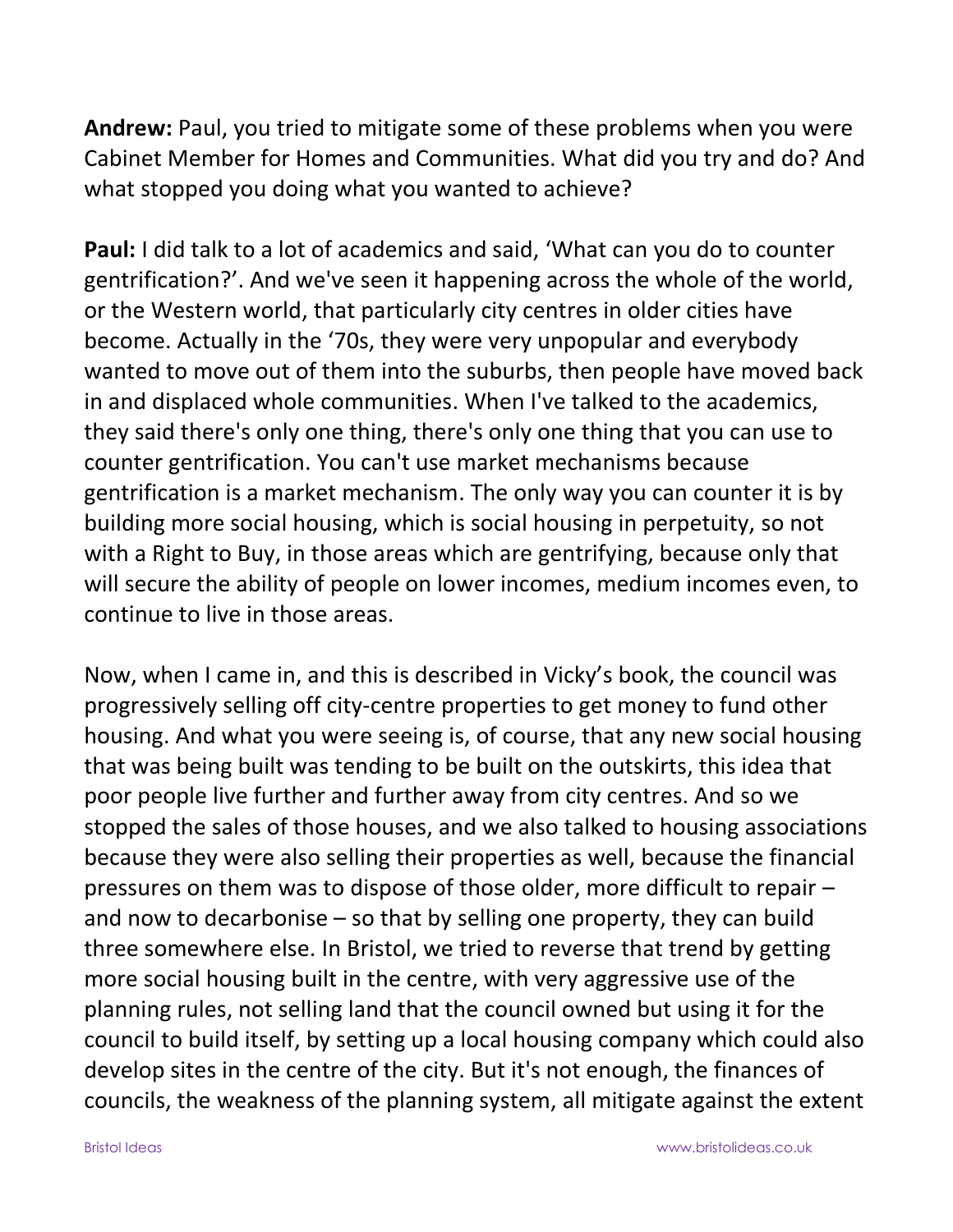to which you can do that. But we did the best that we could at the time, and councils up and down the country are fighting a bit of a losing battle on this.

One of the things that does always worry me though, and I'm sure I'll get into trouble for saying this, is that some people talk about putting Bristol on the map – 'we must put Bristol on the map', right? When you do that the map that you're putting Bristol on is to say to people come and buy a house here. Move out of London, Bristol is as good as London, sell your property in London and come to Bristol. And what that does is it fuels gentrification and it fuels the rises in rents and house prices within the centre of Bristol. So 'put Bristol on the map' might as well be subtitled as 'gentrify Bristol'. It's a real problem.

The last year that I've seen stats for, over 4,000 people moved from London to Bristol. That's quite a significant number, if that's happening year on year on year. And you can sell a flat in London and buy a really nice house in Bristol or buy a flat and have a lot of money left in your pocket, maybe give some money to your kids to help them try and buy a house, but what it does is it accelerates that gentrification of central areas, which basically leads to social segregation. It's a form of social cleansing by stealth. And the danger is you end up with cities – not just Bristol but elsewhere – where you either live in a gated community or a ghetto. That's the way that the housing market moves people if you don't purposely ensure that there's social housing everywhere, and lots of it.

**Andrew:** And Paul, you had a target when you came in to deliver housing. But there's a time issue, isn't it? You can't do this quickly. There's a lot of things you have to go through to build housing. We had a pandemic. But the numbers are beginning to increase now, aren't they, I think, in house building in Bristol?

**Paul:** Yes, they are. I know there are some people in this sort of YIMBY movement, who just say if we just build lots more housing we'll solve the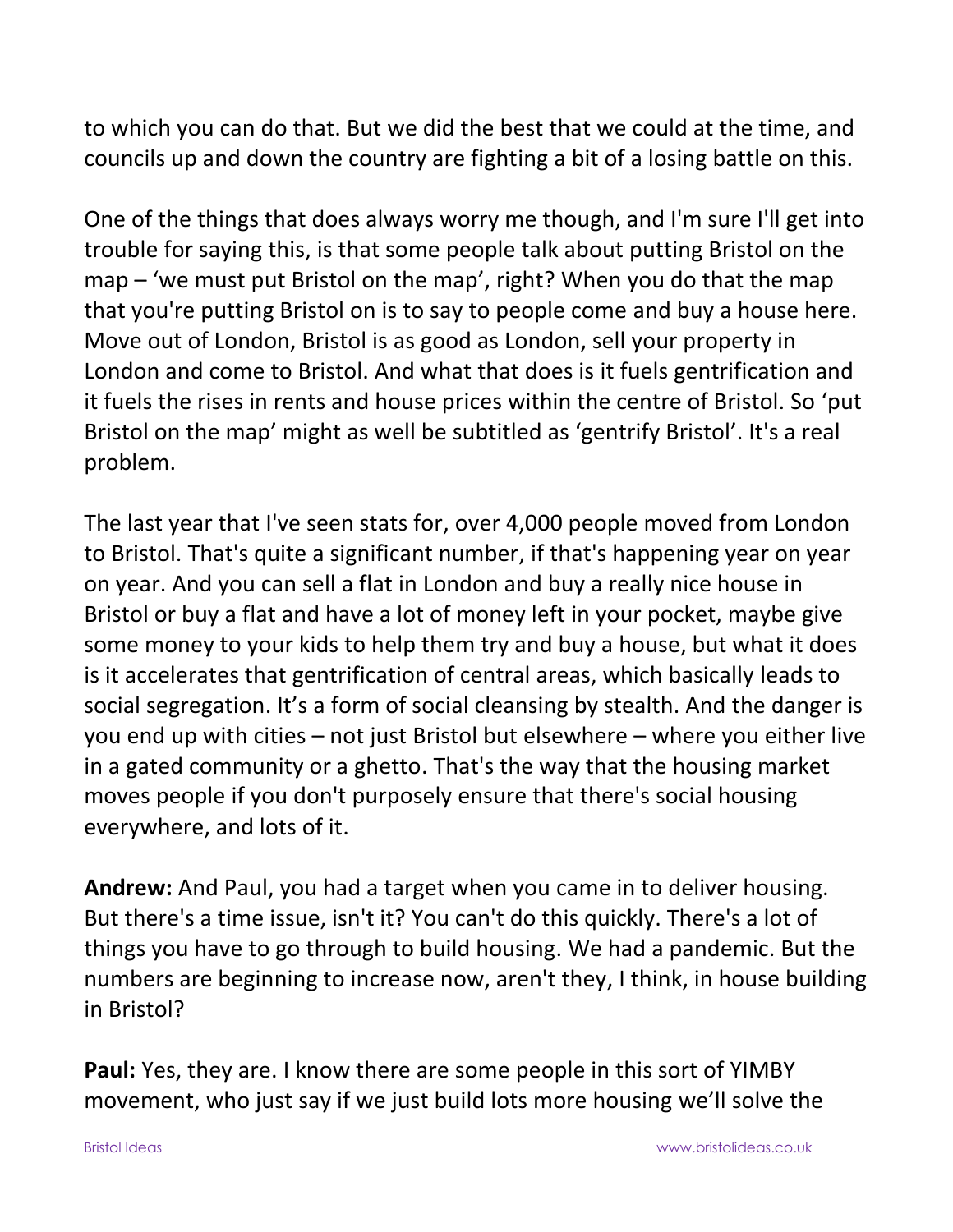problem. But it is about who owns that housing. It isn't just about the numbers, it's about the tenure. So it does have to be social housing, hopefully, council housing that's being built…We did have a target around the amount of social and affordable housing we wanted to build. And it was interesting – before we came in as an administration, there was practically no social housing being built in the centre of Bristol. So the planning system is quite easy to game for developers, so they would game it and would say it wasn't affordable for them, wasn't viable for them to provide social housing in central areas. That was true in the centre of Bristol, true in the centre of Bath, true in the centre of Manchester, true in the centre of Birmingham and some of the London boroughs as well. If councils aren't given the powers to actually make that difference, it becomes really, really difficult. We actually got that number up to approaching 20 per cent, which is still nowhere near high enough, but we had to move a lot of levers to be able to achieve that: financial and planning levers.

**Andrew:** When I when I was reading the book, Vicky, I thought a lot about my own family's experience with housing. When my father, who then had two children, and my mother, were living in Northern Ireland, my father got a job in the Goodyear factory in Wolverhampton. He was a clerk, so kind of lower middle-class, I guess. And he went to the council and talked about what housing was available and was actually given a choice. He turned down the first one that was offered; he wanted to move slightly further out of Wolverhampton. So he had the choice. He had long-term tenure, too - I guess it was lifetime tenure in those days.

I shudder to think, really, how things might have been different if he'd been in a precarious home. They brought up, in the end, five children and fostered two others. And then when I moved out and went to university, I shared a house, which was fine for a few years but I couldn't have taken more than four years of that, to be honest. And I was fortunate enough to be able to buy a house – and of course I've moved a couple of times since then – which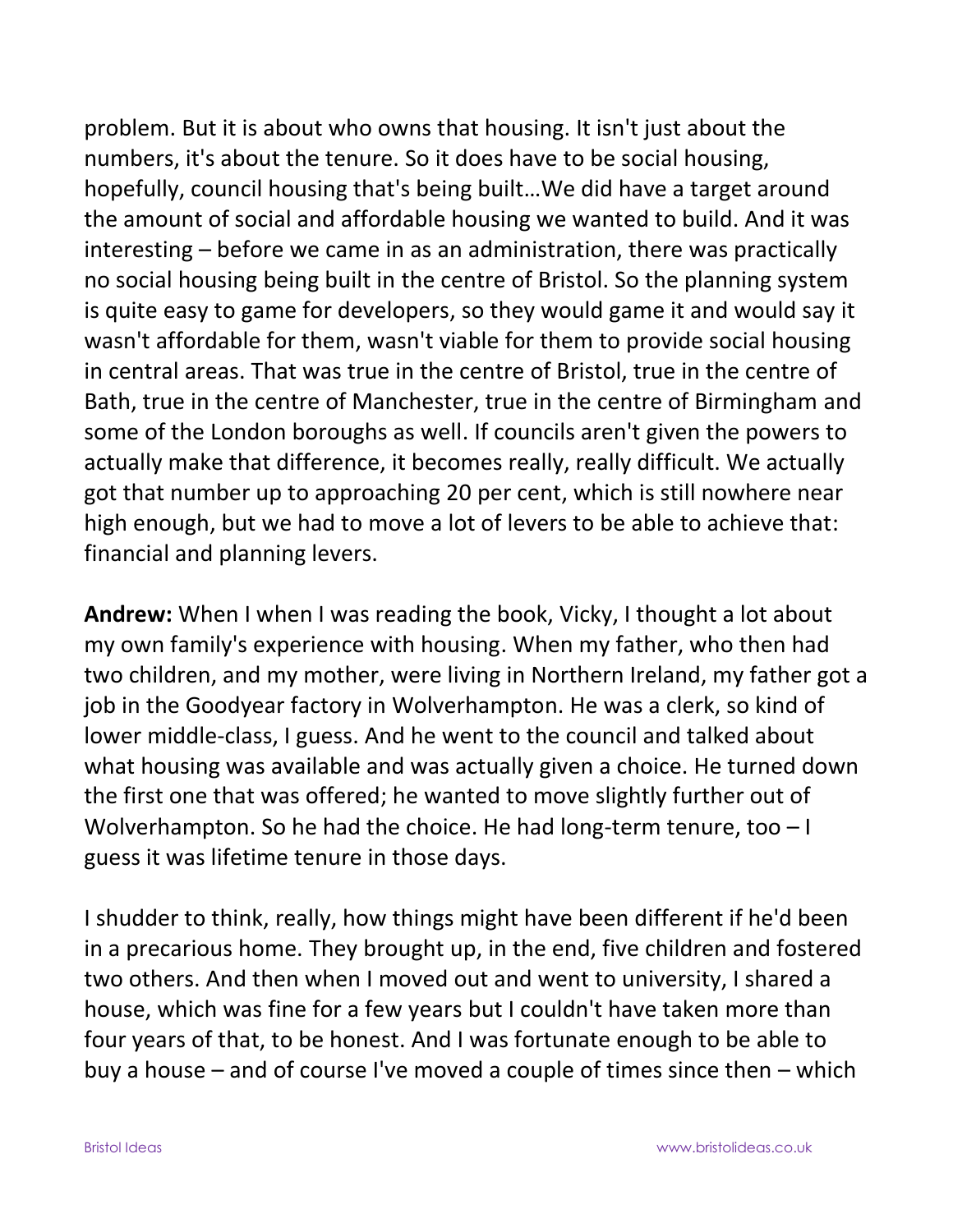has increased substantially in value. But I do think how different my life would have been if we hadn't had that council house.

There are many pressures on housing you write about in the book. Two struck me. One was those who are going to be renting into retirement, not having been able to buy a house, build some equity up and actually save decently for a pension because their rental is so high. And the second is the ongoing continuation of inequality that develops because of all this.

**Vicky:** Absolutely. I think you've shared a really, really important story there, right? Because what you're talking about is what housing security can do for people. I think when people have housing security, they can, for instance, foster people who need homes. That's a really important thing to be able to do for the community and for society. They can do things like you're doing right now, which is chair this talk and think about big ideas. And this is something that I wanted to get across. Because there is no way I could do the work that I do if I didn't have housing security. I'm very aware of that. And I'm very aware of how much my life has changed since I've owned this flat and not been renting.

I think what I would like to spark, if possible, is a conversation that moves beyond 'we've got a housing crisis, it's really bad, how do we fix it?' because we know how to fix it: build social homes, regulate rents, and if you wanted to get really radical look at some measure to control house price inflation. We know how to do it.

What I think is missing is I suppose what I loosely call in the book 'the politics of possibility'. It's 2022. I have a phone in my pocket that is more powerful than the computer that sat downstairs in my parents' house when I was a kid. Look at how far we've come in such a short space of time. We can go to the moon pretty easily – that has happened in my dad's lifetime. And yet, we can't house people. And in doing so, by allowing this crisis to continue, and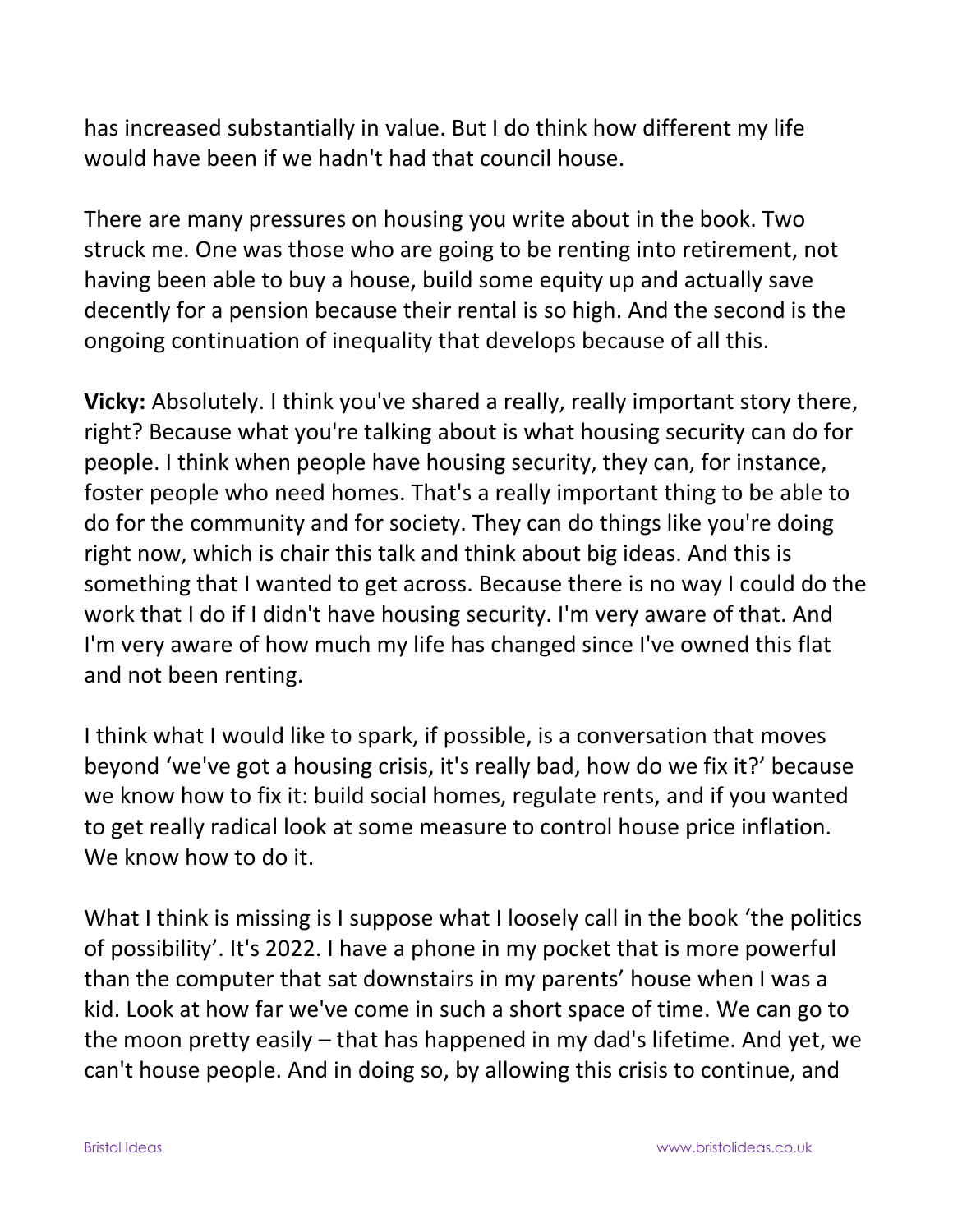allowing precarity and instability and all of the pain that this causes for people to continue, we're keeping people oppressed. I really think that.

And I want to talk about the intersectionality of this, right? Who's hit the hardest? People on low incomes, people of colour, women – particularly women with children who are parenting on their own. We are keeping people subjugated and oppressed, and we are denying them the opportunity to do great things. And by great things, I don't mean become entrepreneurs and make loads of money, although they may well go on to do that. I mean support their community, foster other people's kids, help out, contribute great ideas, open, I don't know, community centres. The possibilities of what we could do as a society, if we just gave everyone a home, are endless.

And I think we would immediately, overnight, just erase so many harms, so many social harms. And it would have a direct impact on so many other policy areas, right? That's also what's so important here. This is about social justice, because it's also about what happens at the Department of Work and Pensions with the benefits bill and people who are struggling to make ends meet. And it's also about what happens with crime and young people falling into crime. We talk about that as though it's not related to housing. It's related to gender equality, and yet we talk about the housing crisis as though it's not directly related to the fact that women and men still don't have parity. But of course, if men on average earn more than women, and housing keeps getting more expensive, women are going to suffer more. It's related to race, of course. Black people are more likely to become homeless than white people. If we made sure that everyone had a stable home, we would go some way towards sorting out the issue of racism. Because if you give people a stable base, then at least, *at least*, they can work from there.

So I think that is really what I hope this book gets across. Because I think it's important to have the detailed policy discussions, but like Paul, week-in week-out I go to these events, and people will talk about the housing market, and they talk about the benefit system, they talk about building social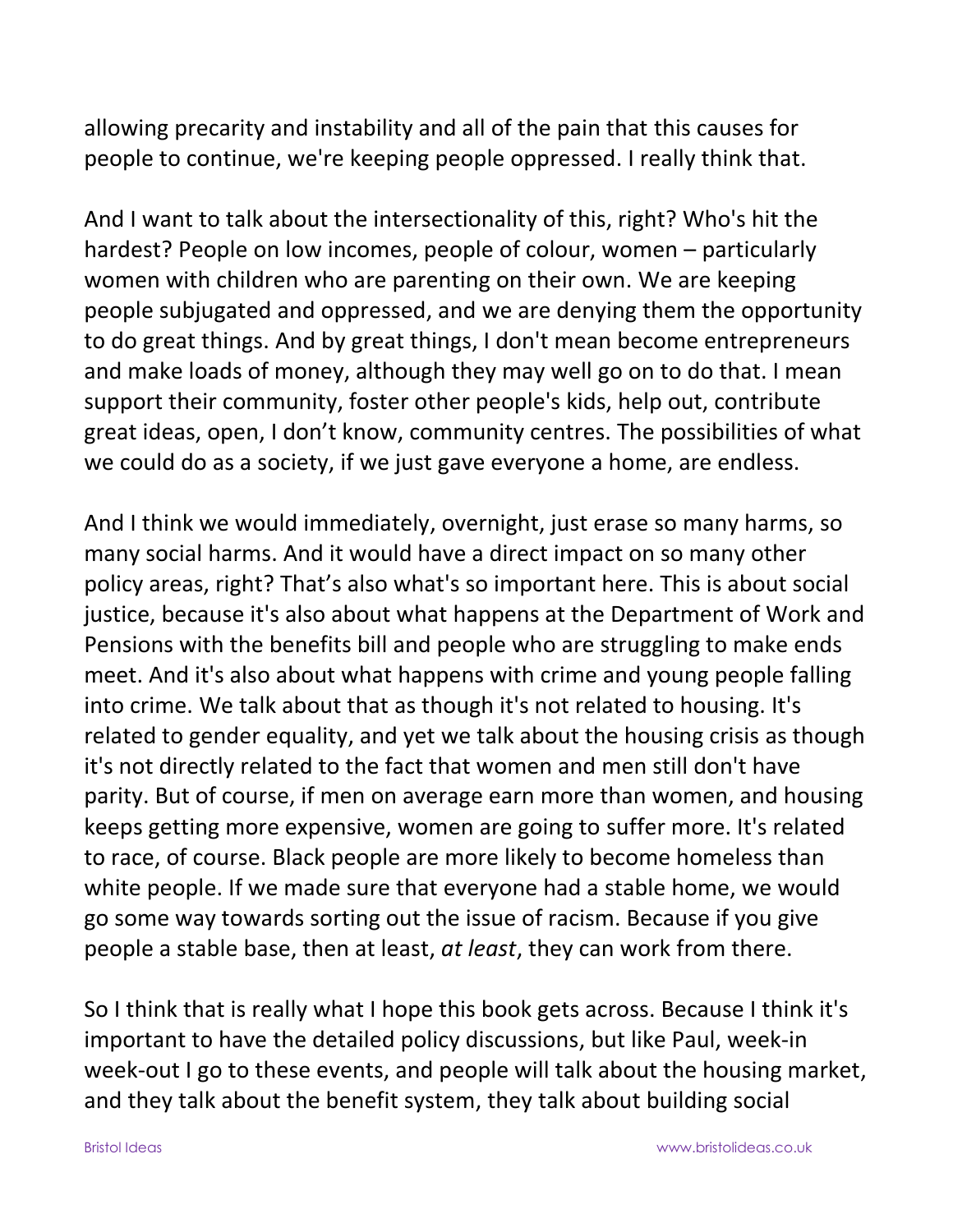housing, as though it's all in the abstract. And it's not. We're cutting people off at the knees in life and stopping them from doing whatever it is they want to do. And I think that is so basic, but it's also, to me, such an exciting and positive thing to take away from what might happen if we actually gave people true housing choices like the one you just described. Because who knows what they'd come up with.

Like I said, we can go space now. My iPhone is more powerful than the computers that we had ten years ago, and that's getting smaller and smaller, and it sits in my pocket, and in ten years' time, I probably won't even have a phone, just like a chip in our brains or whatever, I don't know (I actually don't particularly want that to happen). But my point is that we're not progressing, humanity is not progressing, while we keep people oppressed and poor and unwell because something as basic as shelter can't be guaranteed.

**Andrew:** Paul, Vicky talks about the need to embrace idealism. What do you want? What would you need to deliver the kind of housing programme you want to do?

**Paul:** I mean, it's really boring, isn't it? Because what I think the answers are are exactly the same as what Vicky has been saying now. The first thing, we need some humanity. When we're looking at social policy. One of the things that housing people say is that there's no point talking to whoever the government housing minister is about housing policy because they aren't going to be there longer than nine months on average. And also they've actually got no power, because all the decisions on housing policy are made in the Treasury. And I'm sure people are wrong, but they feel that the Treasury is not human in the way that it operates and it makes decisions. It's looking at markets and it's looking at tax income and it's looking at trade figures. It's not looking at the sort of people and the sort of stories that you see in Vicky's book. Civil servants in the Department of Levelling Up might read Vicky's book, but I bet you civil servants in the Treasury don't, and would have no real understanding.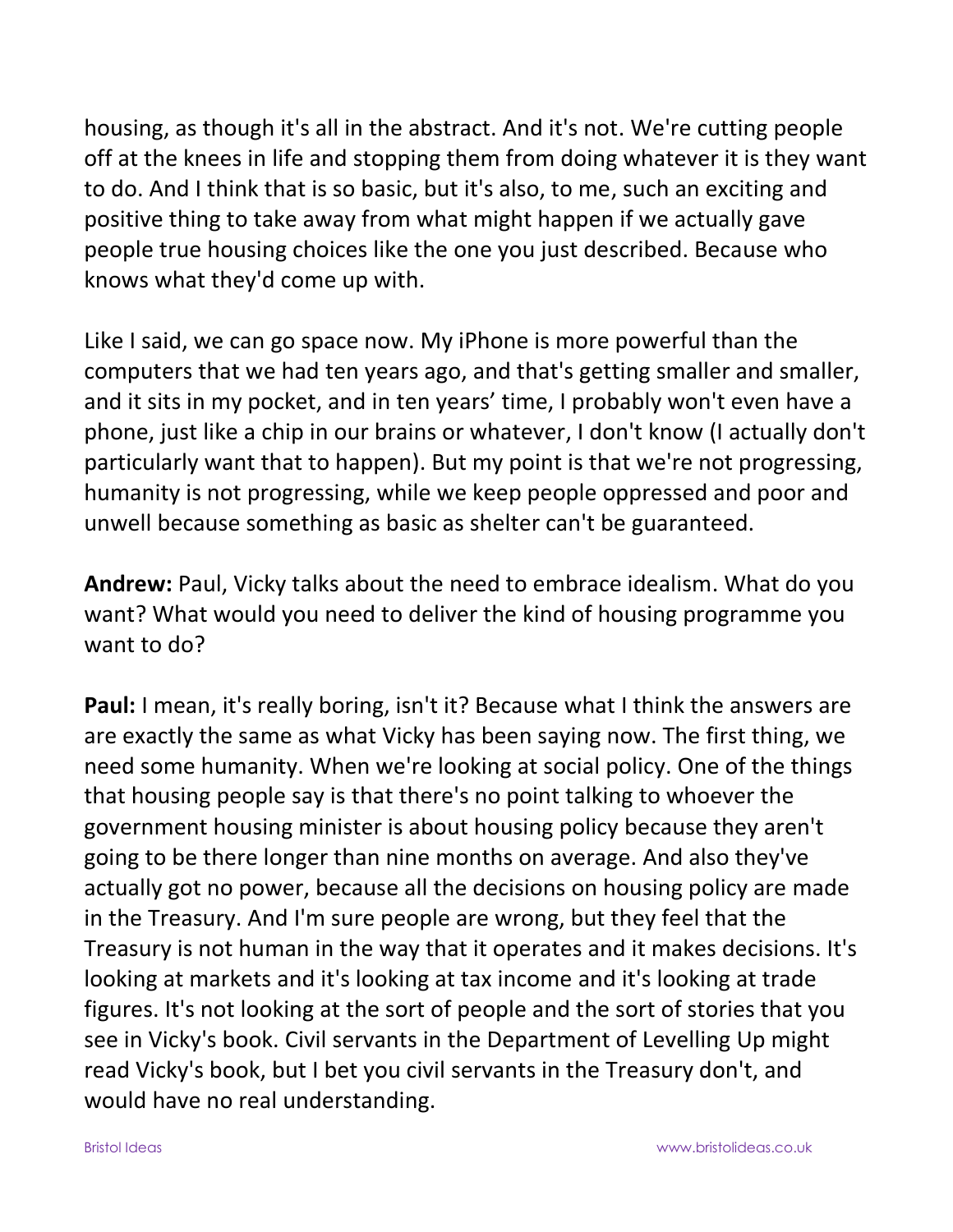The answers are clear. We have to build lots more social housing, we have to bring in rent controls. I'm really worried, actually, that people get a bit carried away. The government have just published a bill where they're going to take away Section 21, no fault evictions. As if that solves the problem. But actually, the government has also said they're going to make it easier to evict people because of rent arrears. There's no control on private sector rent. So if as a landlord you want to get rid of somebody, you just bump up their rent, force them into arrears, you evict them, they've got no legal right to be rehoused because they're intentionally homeless, because they made themselves homeless because they didn't pay their rent, and they've also got a huge debt hanging over them. So there's a danger that if you don't do all the things at the same time, you actually make the position worse. So rent control is absolutely crucial.

And, initially, what you'd want is councils to be able to enter the market and buy up those council houses that were sold – not the ones that are owned by the people who bought them and are continuing to live in them – but the 40 per cent, over 1,000,000 council homes, that are now in the ownership of private landlords. You could start to move things very quickly. You need to change the planning rules so that developers can't wriggle out of providing social housing. One of the ways they do it is by putting a very high spec on their building, making it very expensive and exclusive, and then saying, 'We can't afford to provide any social housing, because it costs so much for us to build it at this high spec.' So there needs to be much more power in in the planning system to deal with this.

You need a benefit system which actually supports people. It's supposed to be a safety net, but it's a safety net with no netting across. It is something that lots of people fall through. I was talking to somebody who lives in one of our homes on Monday. He's got no job, because he used to work for his dad and his mum and dad split up and his dad disappeared. So he can't work for his dad anymore. He can't face claiming benefit, Universal Credit, he just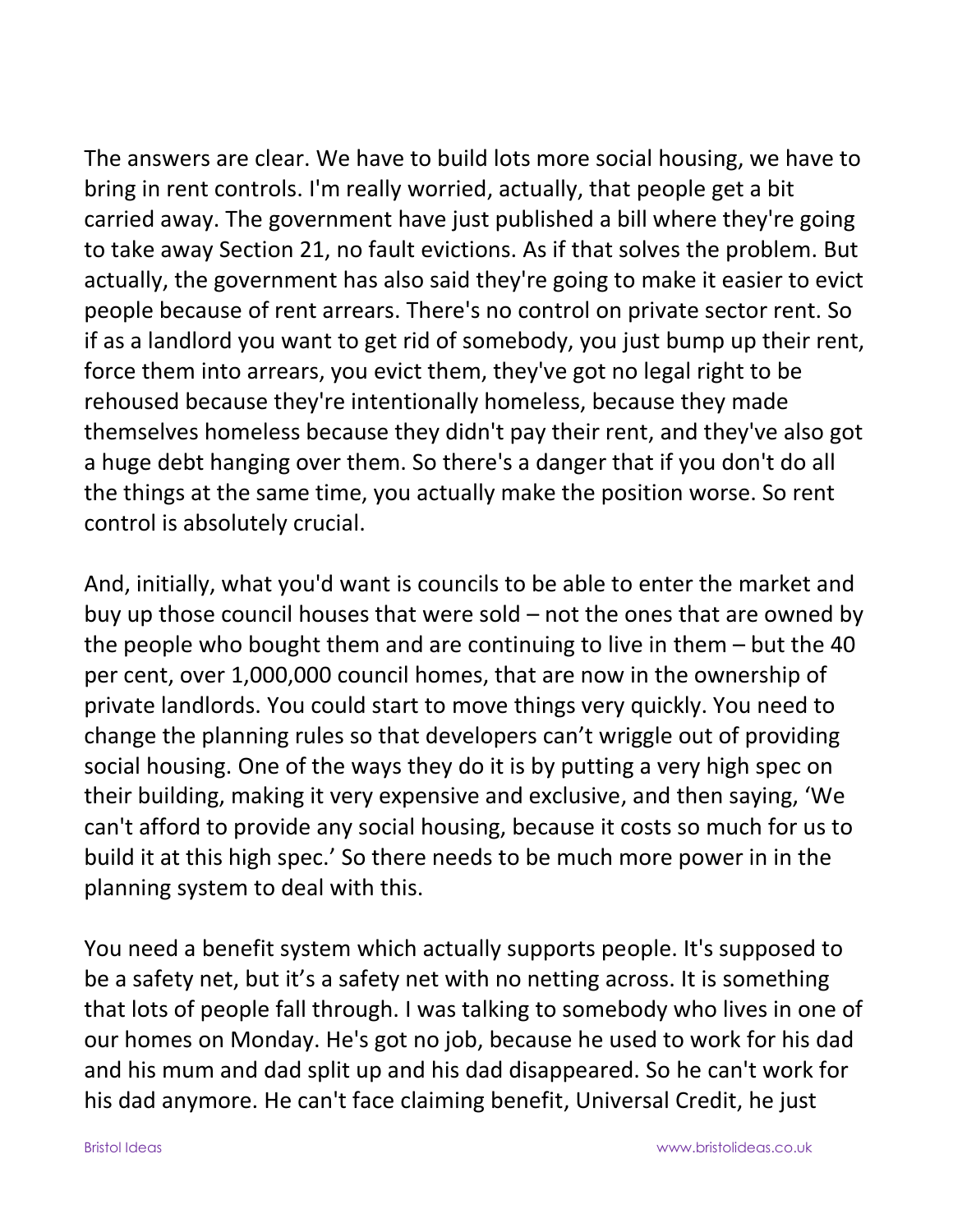can't cope with it. So he's somebody who's basically fallen completely through the cracks. He's got no income whatsoever. He lives on what people in his family or other people that he knows will make available to him, because the collective of the systems is so oppressive that people don't enter it. And there are an increasing number of people, I think, in that position is as well.

So we have to join up all these different things. It's not hard. The barrier to a lot of this is the mindset of the Treasury. I think that's true of whoever's in government. The housing crisis has been building for 40 years. It's not something that just happened yesterday, or even in 2010 when the coalition was elected. Those reforms from the 1988 Housing Act, the loss of the fair rent, were not reversed by the long Blair and Brown governments. It's not about saying it's all down to one party. All the three main parties in this country have been in power during this period, and none of them have really managed to deal with it.

**Andrew:** Vicky, reading your book, it's packed full of solutions. You know that the ideas are there and the solutions are there. There seems to be the lack of will in national government as Paul has been talking about. Do you have any hope that someone like Michael Gove will change things, particularly in terms of the levelling up agenda?

**Vicky:** I've given him a copy of the book. But do I have any hope? Well, yes, I think it's always important to have hope.

**Paul:** Have you given it to Rishi Sunak?

**Vicky:** I'm trying to get it into his hands, because you're quite right – the left hand in government has to know what the right is doing. Let's take the pandemic stamp duty cut, which is part of the reason house prices are so inflated at the moment, although not the whole picture. What's the point of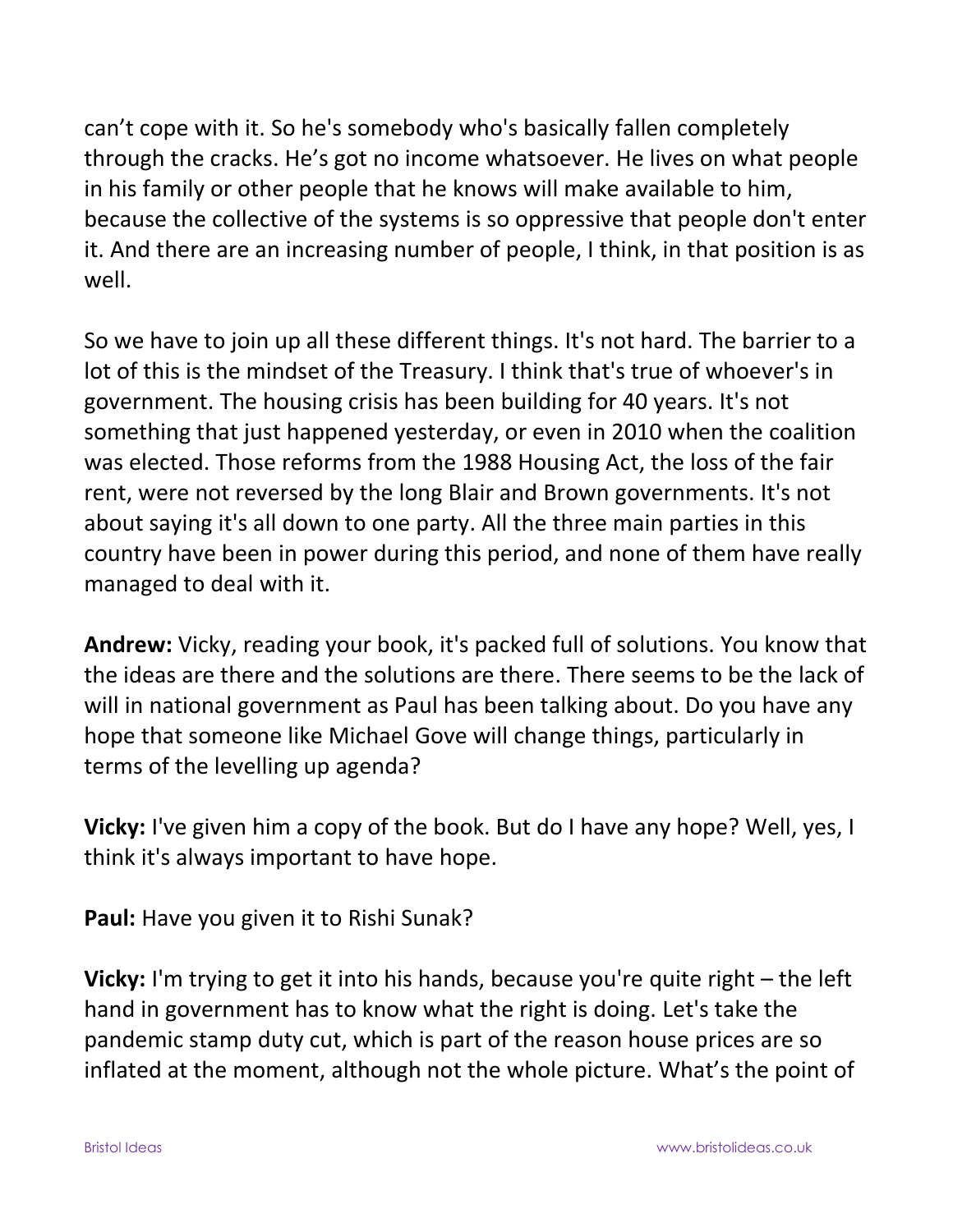all of these policies if we're going to have the Treasury pouring petrol on house prices?

But do I have hope? Yes, because you have to. I don't think that means being Pollyanna-ish and thinking that it will be easy. I don't think it means a naïve hope, like, oh, if I just sit here, everything will work itself out. But I think you have to have hope that in the end, someone will see sense. I think Gove is across this agenda. I think he understands it better than most. I think he has done the reading and talked to the right people. He's listening to experts, despite his EU referendum comment about how people have had enough of experts. And I think that is something. But what it would take is a mindset shift in Westminster.

And there's a bigger problem here, too, which is that the housing market is a really, really big driver of our GDP. We don't really make that much in this country anymore. And actually, for financial services, mortgage lending and servicing loans is pretty lucrative. That's another big problem that we've got. But I remain hopeful that change is possible. And the reason that I have that hope is not because of what I see in Westminster and Michael Gove saying all the right things, it's because of the people I meet every day who, even though they've been at the sharp end of this, want to tell their story, want to make a difference, want to vote in a way that is going to change things not for them, but so that no one ever has to go through what they went through. And everyone I spoke to for *Tenants* – and as you alluded to earlier, there could have been hundreds and hundreds of people in this book – and they've all said similar things to me, which is like, 'I want to talk about this so it doesn't happen to anyone else.' And I think eventually, public opinion is going to get to the point where politicians can't ignore this issue anymore.

And that's how politics works. That is how ideas get to the mainstream. That is how the Overton Window, as political scientists like to call it, shifts. Politicians have to get elected so ultimately they'll do what people want. We know from the polling since the pandemic that there are more people in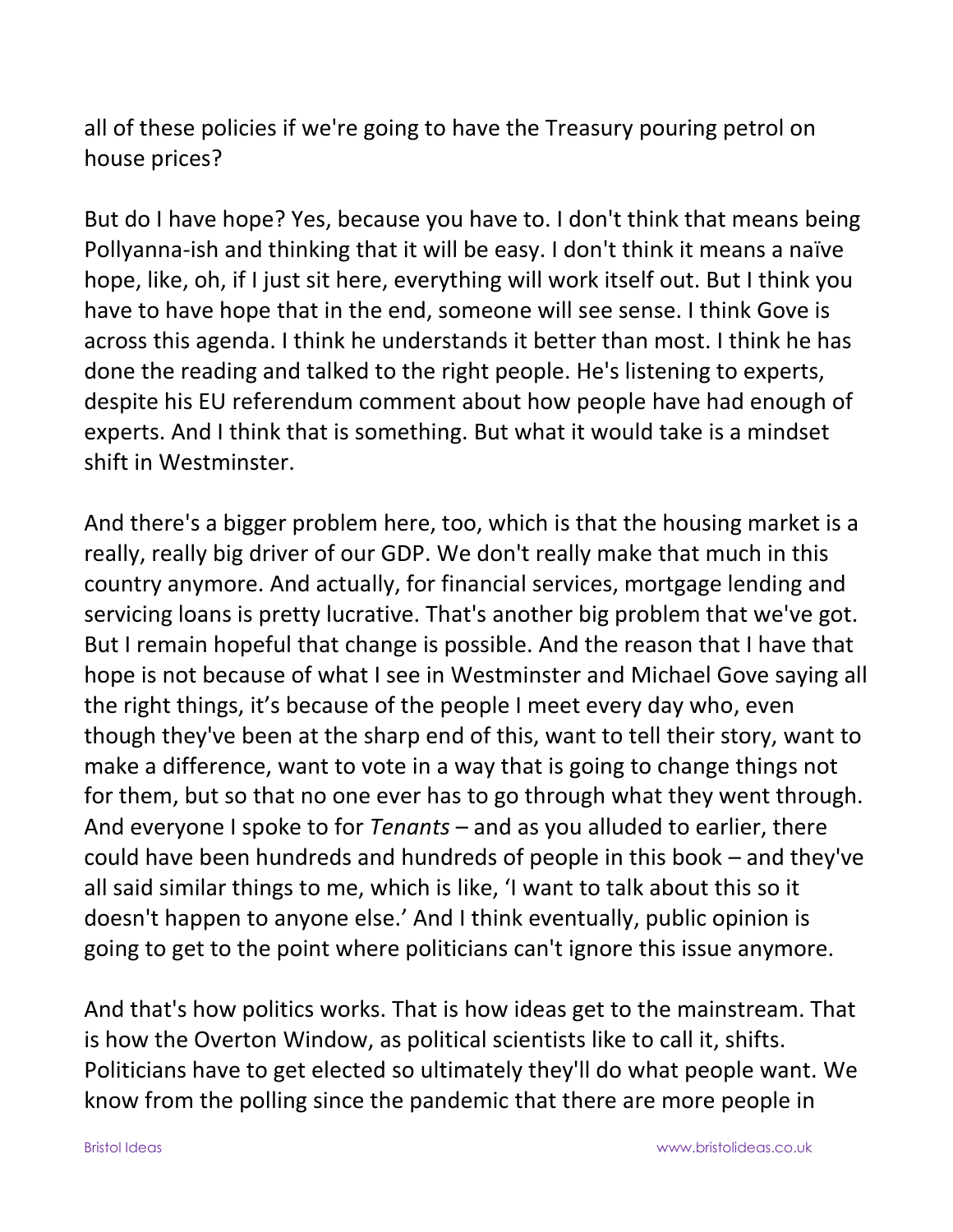favour of the welfare state than there have been in decades. So I think things are moving and I think things are changing. I think we've seen, during the pandemic, what a groundswell of people coming together in coalition really can do. I think that's really what I took away from the, quite rightly, the attention that Black Lives Matter got after the murder of George Floyd. Black Lives Matter was not a new movement. It was not a new concept. Antiracism is not a new thing. But enough people came together around a particular event to push that conversation forward. So I think whatever the issue is, it's possible. That's what gives me hope, just seeing how people respond when they've had enough.

I think with housing, it feels to me like we're reaching a tipping point, based on the stories I'm hearing and what I'm seeing when I'm out and about, and I think if enough people could come together around the issue – and I understand why it's challenging because it's so complex, and it's like, Local Housing Allowance, Section 106, this Housing Act, that Housing Act, it's like what is going on? So that's why we just have to boil it down – everyone needs a home. So let's sort that out and then we can all move on.

**Paul:** I think it's really great to see organisations like ACORN and people – you know, ACORN in Bristol, which is now a national movement – coming together to give renters a voice and basically build grassroots unions. It's really interesting, isn't it, because part of the response of the government to knowing that they're losing votes amongst private renters is just to make it more difficult for them to vote. It's bringing in ID rules on voting, for example, which they know will hit the poorest much more. All the groups that are going to be less likely to vote as a result of those changes are young, single women; people from ethnic minority communities; people with poor mental health; and a whole load of other groups of people. Wealthy people have all got passports, and most of them have got driving licences and are used to carrying an ID around with them everywhere. Lots of poor people haven't got those sorts of ID and in fact some of them are quite worried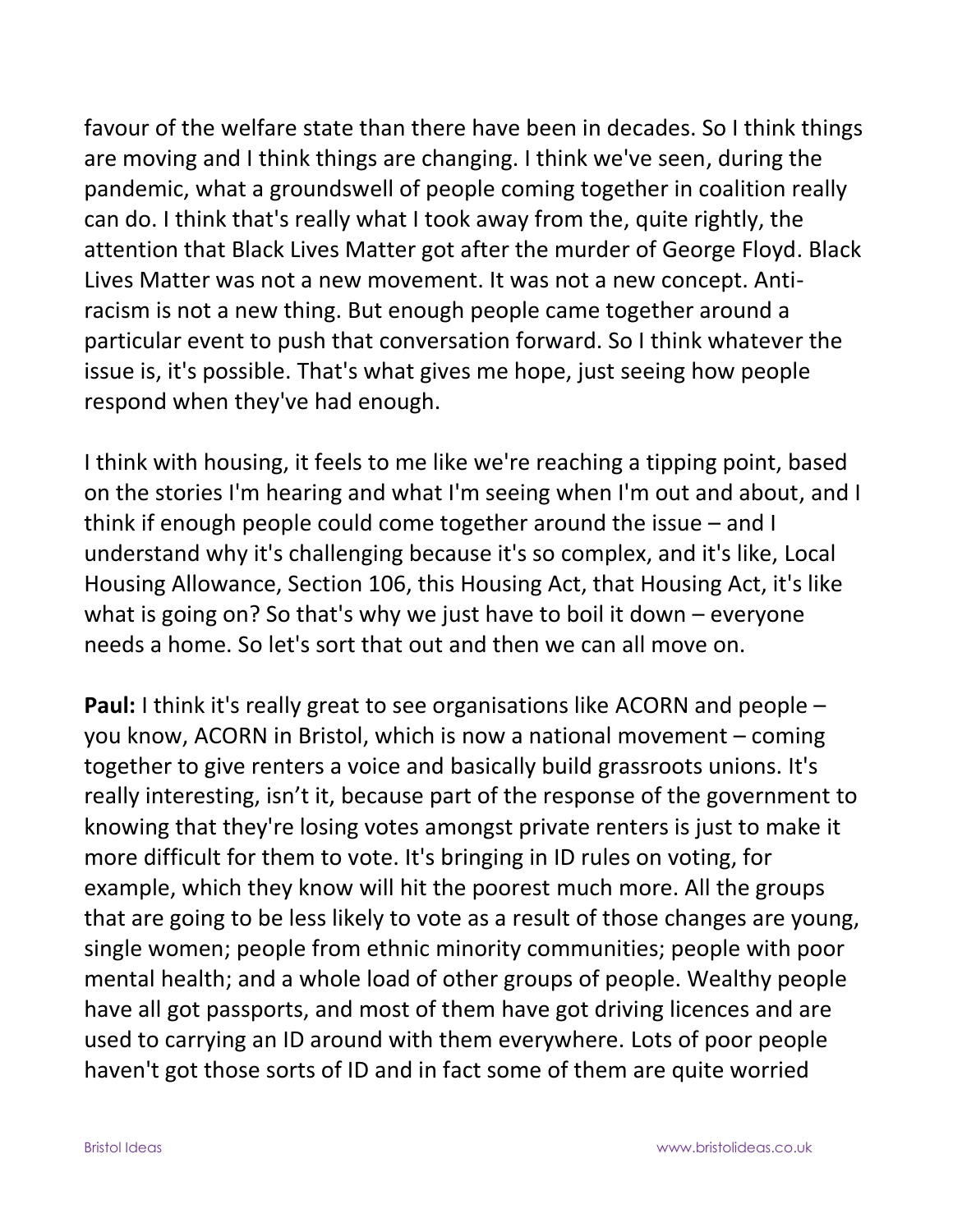about carrying ID around with them, particularly with a government going to increase stop and search, for example.

I'm not as optimistic as Vicky, maybe because I'm older and I've seen that the answers have been there for a long time and people haven't grasped them. So I really do worry. I do agree Michael Gove is saying all the right things, but when we have the Chancellor announcing how he's going to deal with the cost-of-living crisis… One of the greatest things he could do in terms of dealing with this are - well, two of them are …building more social housing, so people have got a rent which they genuinely can afford. And the other is ensuring that the social housing that does exist is well-insulated so it doesn't cost so much to heat. And those things aren't there.

**Vicky:** And rent control.

**Paul:** And rent control. Absolutely. So I'm still worried, and I am worried that our democracy is under attack as well, because those in power feel that maybe things are moving against them, feel that maybe they're threatened, and the way to deal with that is to fix the system.

**Andrew:** We're going have to close it there, I'm afraid, but just before we do, Vicky, one of the encouraging things in the book is Limarra, because she ends up helping people with housing problems, doesn't she?

**Vicky:** Yes. So, Limarra is now a housing officer at the very council that didn't adequately help her. So while I share, Paul, I really do share your worries, and I don't think it's a stretch to say that a lot of this is ideological, because, yes, it could be fixed. And we used to have rent control, and now we don't have it. That's political. It's ideological. The fact that Limarra now does that job – and I'm sure there are many people out there like her – the fact that you do your job, that is what change looks like, that is what progress looks like. And Limarra will take the atrocious experience she had and she will make sure that everyone she encounters as a housing officer is treated with